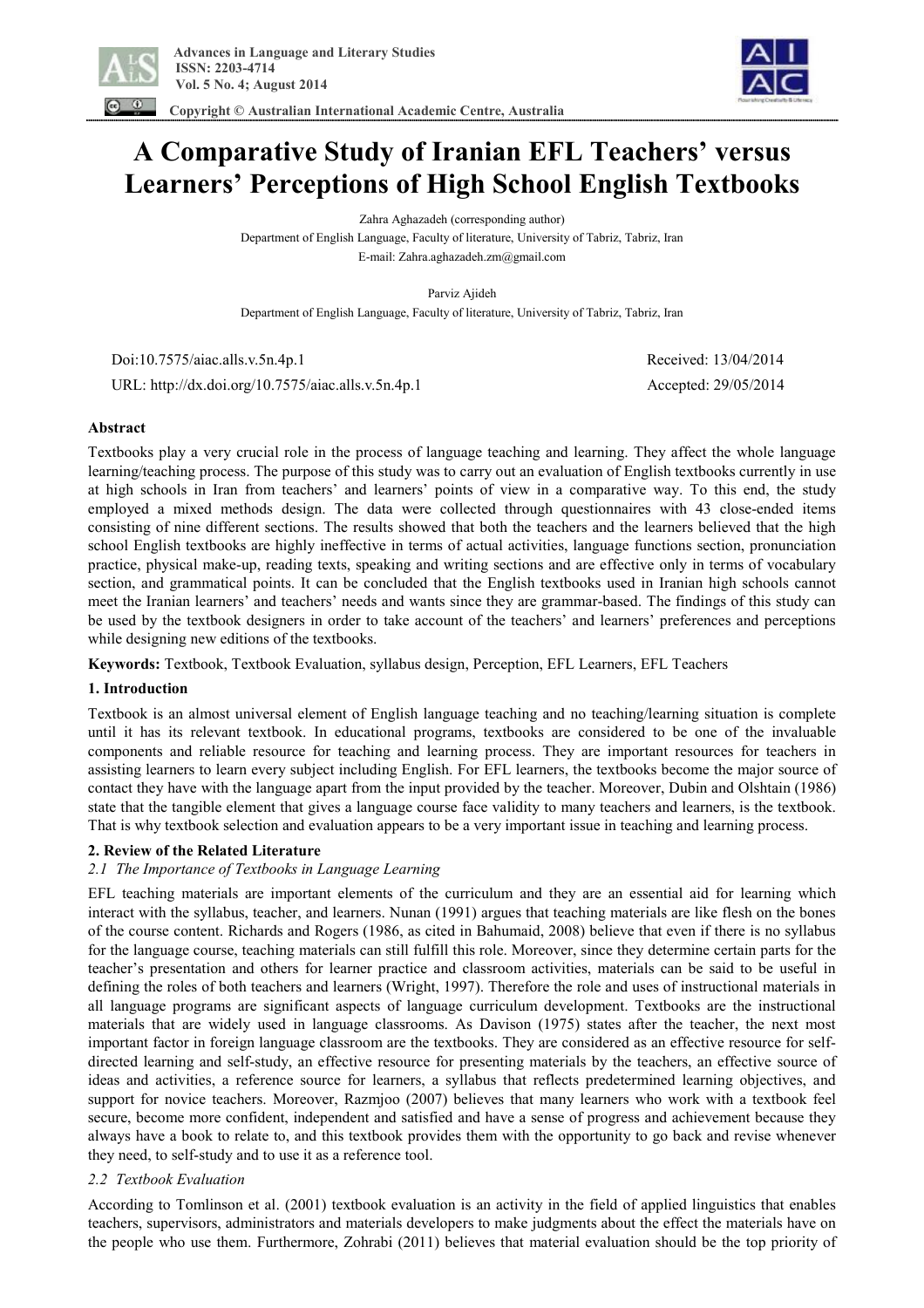any curriculum. Generally speaking, no textbook can be perfect, therefore, textbook evaluation is very important to clarify the suitability of the sources and find the best one.

#### *2.3 Textbook Evaluation in Iranian Context*

When it comes to teaching English, the textbook issue would be considered as one of the most important topics in countries like Iran in which this language is considered as a foreign one. As a matter of fact, the primary goal of learning English in Iran is to help learners to promote a universal understanding, to become familiar with science, literature, and art of English speaking countries and to find and access sources of information in English (Birjandi & Soheili, 1982, as cited in Rahimi & Hassani, 2012). Failing to achieve these goals in Iranian language classes has caused the national EFL curriculum to be carefully scrutinized in order to find the sources of the demotivation of the learners and the reasons behind the failure of language programs in Iran. Through the evaluation of high school textbooks, Yarmohammadi (2002) found that high school textbooks suffer from a number of shortcomings, such as ignoring oral skills and the interchangeable use of English and Persian names. Through the analysis of ten EFL/ESL textbook reviews as well as 10 EFL/ESL textbook evaluation checklists, Ansary and Babaii (2002) provided an outline of the common core features of standard EFL/ESL textbooks, and reached the conclusion that not every textbook would have these features. Jahangard (2007) evaluated four EFL textbooks that are used in the Iranian high schools and are produced the Ministry of Education. He discussed the merits and demerits of the textbooks with reference to 13 common criteria extracted from different materials evaluation checklists. The results of the study indicated that book four had better features in comparison with the three other textbooks (which needed huge revisions and modifications). Rahimpour and Hashemi (2011) had a textbook evaluation study in Iran. They evaluated the three English language textbooks used at high schools all over Iran from the high school English teachers' points of view. The result showed that the textbooks were not satisfactorily acceptable in terms of vocabulary presentation, reading, pronunciation practice, practical concerns, and physical make-up. According to the authors, the textbooks were "to some extent" acceptable in term of grammar presentation and practice. They reached the conclusion that the English language textbooks taught at high schools in Iran do not meet the teachers' expectations. Furthermore, Rahimi and Nabilou (2009) suggest that English textbooks (e.g., level of difficulty, high load of information, too much emphasis on grammar, reading, and vocabulary rather than communication) are one of the sources of the inefficiency of the EFL curriculum in Iran which serve as both the syllabus and main guidelines for English teachers. In 2012, Rahimi and Hassani investigated Iranian high-school learners' attitudes towards their EFL textbooks and its role in their attitudes towards learning English as a foreign language and found that in general learners do not have a positive attitude towards their English language textbooks. Moreover, Textbook evaluation studies in Iran have focused on evaluating language teaching materials from teachers' perspective. The results of such studies attribute the problems with English textbooks to inappropriate content, discrepancy between the content and learning objective, unreasonably high load of information, incomplete explanation for vocabulary, lack of interesting and authentic materials, ignorance of oral skills, ignoring communicative language teaching, and lack of scientific approaches to the teaching of pronunciation (Moradi, 2008, as cited in Rahimi & Hassani, 2012). In their paper, Farrokhi and Saadi (2013) carried out an evaluation of perceptions of Iranian EFL learners who constitute the users of the first-year high school textbook towards tasks and speech acts and to compare their perceptions with the actual content of their textbooks. The comparison showed that the learners generally rated tasks and the teaching of speech acts as being highly effective in the learning of English, and they rated the language functions section of their textbook to be ineffective in this regard. These findings show that there are wide gaps between the Iranian learners' perceptions and the actual content of their textbooks.

Reviewing the literature disclosed some gaps which were as prompts to conduct this study. To the researcher's best knowledge, no research has been compared the Iranian EFL learners' and the teachers' perceptions regarding the different sections of three high school English textbooks. Therefore, this study aims to evaluate the effectiveness and suitability of the EFL textbooks produced by the Ministry of Education and used in Iranian educational system from teachers' versus learners' points of view in a comparative way. Therefore, the following research question was tackled to be answered in this paper:

**Research Question:** What are the similarities and differences between the Iranian EFL learners' and teachers' perceptions in terms of the high school English textbooks?

**Null Hypothesis:** There is no significant difference between Iranian EFL learners' and teachers' perceptions in terms of the high school English textbooks.

**Alternative Hypothesis:** There is a significant difference between Iranian EFL learners' and teachers' perceptions in terms of the high school English textbooks.

#### **3. Methodology**

#### *3.1 Design of the study*

This study employed a mixed methods design, a combination of both qualitative and quantitative dimension of data collection. The use of different data collection methods will lead to deeper insight into the understanding of the phenomenon under investigation.

#### *3.2 Participants*

3.2.1 Participants of the Questionnaires

A total of 300 female language learners with the age span of 15 to 18 and 50 female English teachers participated in this study. Both groups had a bilingual background of Turkish and Persian.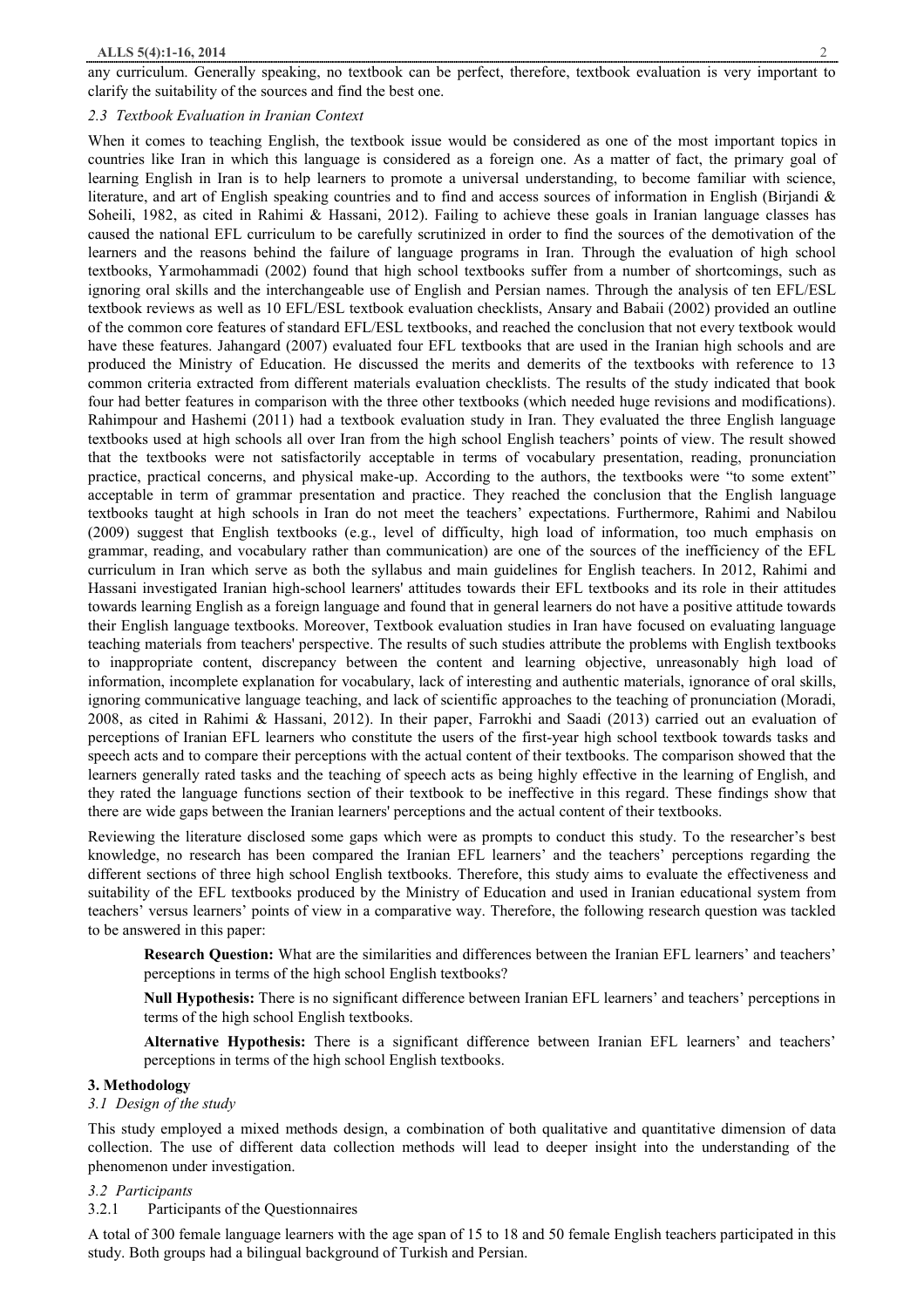#### 3.2.2 Participants of the Interviews

The participants for the semi-structured interviews were selected randomly. 2 teachers and 6 learners participated in the interviews.

#### *3.3 Materials*

The materials used in this study included semi-structured interviews and questionnaires. As a matter of fact, the questionnaires had 5-point scales in the Likert format and the teachers and the learners were asked to mark their beliefs by ticking one of the five boxes in each elicitation question. The data emerging from ticking one of the 5-point scales were numerical. Hence, they were analyzed quantitatively. The researcher also interviewed some of the teachers and learners in order to cross-check the validity of the results, so the qualitative data were collected through the semistructured interviews. A sample of the questionnaire and a sample of the interview questions are provided in the Appendix A, Appendix B, respectively.

#### *3.4 edures*

After obtaining the necessary permissions from the Ministry of Education in both Urmia and Salmas and also from the schools and the teachers, the questionnaires were distributed among 300 learners and 50 teachers. To be more specific, the questionnaire disseminated and collected simultaneously in the same day. The same questionnaire was also administered to the teachers at their convenience. The interviews were conducted with 2 teachers and 6 learners. Each interview protocol was carried out face-to-face with the teachers and the learners.

#### **4. Data analysis & Results**

In order to answer the research question, descriptive statistics, independent sample t-test were used.

*4.1 Descriptive statistics for Items related to Different Sections of the Book One (Learners' Perceptions)* 

The results of the items related to different sections of the first-year high school English textbook in the questionnaire from the learners' perspective are demonstrated in Table 1.

|                    |         |           | Learners' Perceptions |           |        | Merging of the percentages<br>of the selected options |       |       |
|--------------------|---------|-----------|-----------------------|-----------|--------|-------------------------------------------------------|-------|-------|
|                    | HE      | <b>SE</b> | NK                    | <b>SI</b> | HI     | Е                                                     | NK    | I     |
| Actual activities  | 7%      | 6.4%      | $6.8\%$               | 28.6%     | 51.2%  | 13.4%                                                 | 6.8%  | 79.8% |
| $(1-5)$            | (35)    | (32)      | (34)                  | (143)     | (256)  |                                                       |       |       |
| Language function  | $6.2\%$ | 8.6%      | 14.8%                 | 24.4%     | 51.6%  | 14.8%                                                 | 14.8% | 76%   |
| $(6-10)$           | (31)    | (43)      | (74)                  | (122)     | (258)  |                                                       |       |       |
| Reading section    | 16.2%   | 20%       | $6.8\%$               | 23%       | 34%    | 36.2%                                                 | 6.8%  | 57%   |
| $(11-15)$          | (81)    | (100)     | (34)                  | (115)     | (170)  |                                                       |       |       |
| Grammatical points | 25.8%   | 26.4%     | 9%                    | 16%       | 22.8%  | 52.2%                                                 | 9%    | 38.8% |
| $(16-20)$          | (129)   | (132)     | (45)                  | (80)      | (114)  |                                                       |       |       |
| Vocabulary items   | 28.4%   | 41.2%     | 6.4%                  | $9.4\%$   | 14.6%  | 69.6%                                                 | 6.4%  | 24%   |
| $(21-25)$          | (142)   | (206)     | (32)                  | (47)      | (73)   |                                                       |       |       |
| Physical make-up   | 7.8%    | 10.6%     | $7.4\%$               | 28%       | 46.2%  | 18.4%                                                 | 7.4%  | 74.2% |
| $(26-30)$          | (39)    | (53)      | (37)                  | (140)     | (231)  |                                                       |       |       |
| Pronunciation      | 8.5%    | 13.75%    | 9.25%                 | 25.75%    | 42.75% | 22.25                                                 | 9.25% | 68.5% |
| $practive(31-34)$  | (34)    | (55)      | (37)                  | (103)     | (171)  | $\%$                                                  |       |       |
| Speaking section   | 5.4%    | 6.8%      | 4.4%                  | 27.4%     | 56%    | 12.2%                                                 | 4.4%  | 83.4% |
| $(35-39)$          | (27)    | (34)      | (22)                  | (137)     | (280)  |                                                       |       |       |
| Writing section    | 7.5%    | $8\%$     | 6.5%                  | 24.75%    | 53.25% | 15.5%                                                 | 6.5%  | 78%   |
| $(40-43)$          | (30)    | (32)      | (26)                  | (99)      | (213)  |                                                       |       |       |

Table 1. Presents the Percentages for Items related to Different Sections of the Book One

*Abbreviations*: HE stands for Highly Effective, SE for Somewhat Effective, SI for Somewhat Ineffective, HI for Highly Ineffective, NK for 'I do not know', E for Effective, and I for Ineffective.

The first row of Table 1 presents the percentages of the selected options, and the second row of the Table demonstrates the sum of the number of responses to each of the choices. In the third column of Table 1, the percentages in the second column of the Table have been merged. As Table 1 shows, the learners' responses have a tendency towards the ineffective end of the continuum in terms of Actual activities, Language functions section, Reading section, Physical make-up, Pronunciation practice, Speaking section, and Writing section. However, their responses have a tendency towards the effective end of the continuum in terms of grammatical points and Vocabulary items sections.

## *4.2 Descriptive statistics for Items related to Different Sections of the Book Two (Learners' Perceptions)*

The results of the items related to different sections of the second-year high school English textbook in the questionnaire from the learners' perspective are demonstrated in Table 2.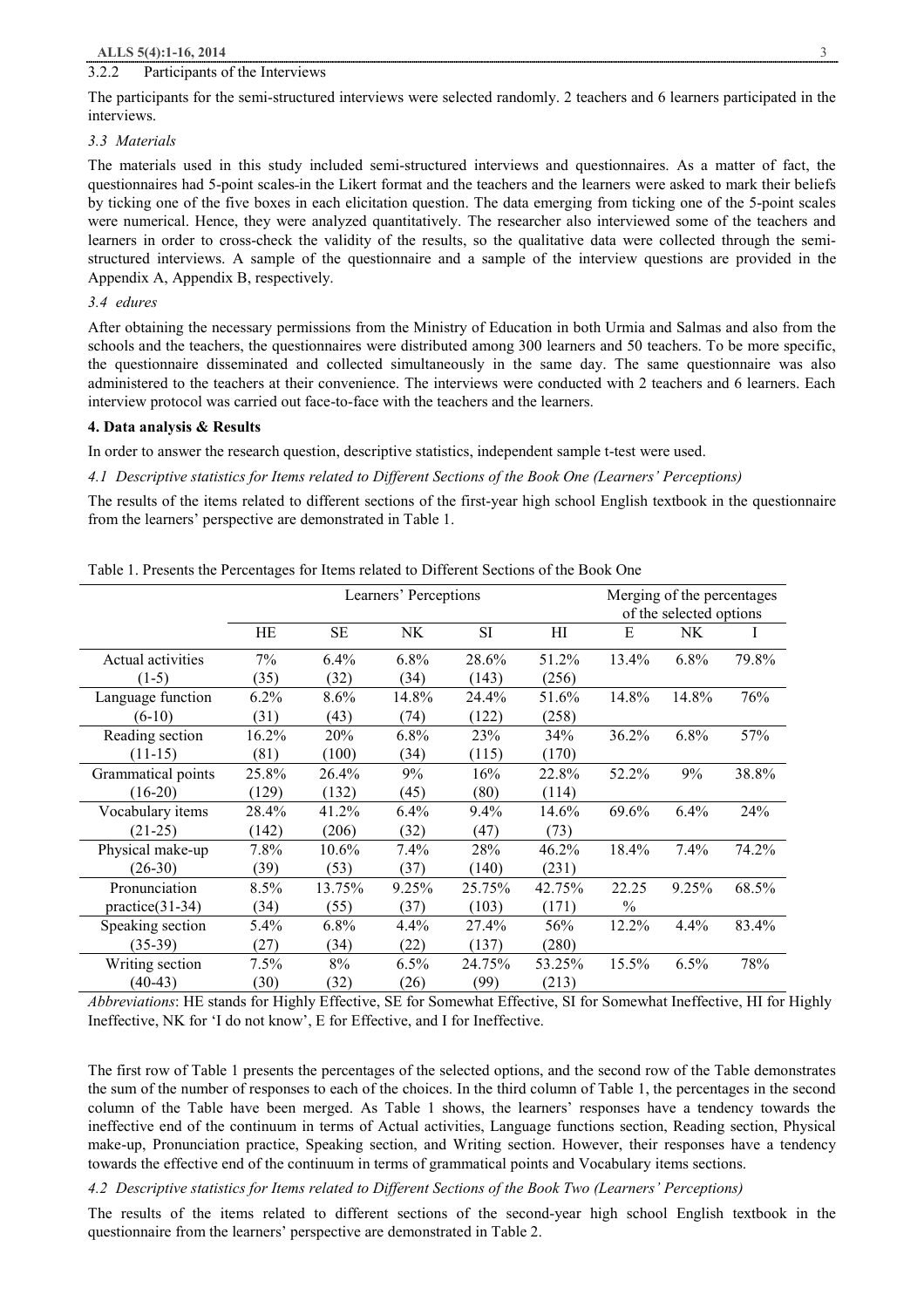| Table 2. Presents the Percentages for Items related to Different Sections of the Book Two |  |  |  |  |
|-------------------------------------------------------------------------------------------|--|--|--|--|
|-------------------------------------------------------------------------------------------|--|--|--|--|

|                    |        |               | Learners' Perceptions |           |       | Merging of the percentages<br>of the selected options |               |          |
|--------------------|--------|---------------|-----------------------|-----------|-------|-------------------------------------------------------|---------------|----------|
|                    | HE     | <b>SE</b>     | NK                    | <b>SI</b> | H     | E                                                     | NK.           | $\bf{l}$ |
| Actual activities  | 8.8%   | $10.6\%$      | 7.8%                  | 32.8%     | 40%   | 19.4%                                                 | 7.8%          | 72.8%    |
| $(1-5)$            | (44)   | (53)          | (39)                  | (164)     | (200) |                                                       |               |          |
| Language function  | 11.8%  | 14.2%         | 11.2%                 | 25.4%     | 37.4% | 26%                                                   | 11.2%         | 62.8%    |
| $(6-10)$           | (59)   | (71)          | (56)                  | (127)     | (187) |                                                       |               |          |
| Reading section    | 17%    | 16.8%         | 5.4%                  | 25.8%     | 35%   | 33.8%                                                 | 5.4%          | 60.8%    |
| $(11-15)$          | (85)   | (84)          | (27)                  | (129)     | (175) |                                                       |               |          |
| Grammatical points | 20.2%  | 39.4%         | 10.4%                 | 18.2%     | 11.8% | 59.6%                                                 | 10.4%         | 30%      |
| $(16-20)$          | (101)  | (197)         | (52)                  | (91)      | (59)  |                                                       |               |          |
| Vocabulary items   | 31%    | 36.2%         | 9%                    | 14%       | 9.8%  | 67.2%                                                 | 9%            | 23.8%    |
| $(21-25)$          | (155)  | (181)         | (45)                  | (70)      | (49)  |                                                       |               |          |
| Physical make-up   | 12%    | 19.2%         | 9.2%                  | 23.4%     | 36.2% | 31.2%                                                 | 9.2%          | 59.6%    |
| $(26-30)$          | (60)   | (96)          | (46)                  | (117)     | (181) |                                                       |               |          |
| Pronunciation      | 11.25% | 12.75         | 12.75%                | 27.75%    | 35.5% | 24%                                                   | 12.75         | 63.25%   |
| $practive(31-34)$  | (45)   | $\frac{0}{0}$ | (51)                  | (111)     | (142) |                                                       | $\frac{0}{0}$ |          |
|                    |        | (51)          |                       |           |       |                                                       |               |          |
| Speaking section   | 8.4%   | 9.4%          | 5.6%                  | 32.6%     | 44%   | 17.8%                                                 | 5.6%          | 76.6%    |
| $(35-39)$          | (42)   | (47)          | (28)                  | (163)     | (220) |                                                       |               |          |
| Writing section    | 13.5%  | 16%           | 7.75%                 | 24.25%    | 38.5% | 29.5%                                                 | 7.75%         | 62.75%   |
| $(40-43)$          | (54)   | (64)          | (31)                  | (97)      | (154) |                                                       |               |          |

*Abbreviations*: HE stands for Highly Effective, SE for Somewhat Effective, SI for Somewhat Ineffective, HI for Highly Ineffective, NK for 'I do not know', E for Effective, and I for Ineffective.

As Table 2 shows, the percentages of the responses rating actual activities, Language functions section, Reading section, Physical make-up, Pronunciation practice, Speaking section, and Writing section to be ineffective are significantly higher than the percentages of those that rated to be effective. However, the percentages of the responses rating grammatical points and Vocabulary items sections to be effective are significantly higher than the percentages of those that rated to be ineffective.

*4.3 Descriptive statistics for Items related to Different Sections of the Book Three (Learners' Perceptions)* 

The results of the items related to different sections of the third-year high school English textbook in the questionnaire from the learners' perspective are demonstrated in Table 3.

|                   |         |        | Learners' Perceptions |           |        | Merging of the percentages |                         |       |
|-------------------|---------|--------|-----------------------|-----------|--------|----------------------------|-------------------------|-------|
|                   |         |        |                       |           |        |                            | of the selected options |       |
|                   | HЕ      | SЕ     | NK                    | <b>SI</b> | HI     | E                          | NK                      |       |
| Actual activities | 6.6%    | 18.8%  | 9.2%                  | 29.6%     | 35.8%  | 25.4%                      | 9.2%                    | 65.4% |
| $(1-5)$           | (33)    | (94)   | (46)                  | (148)     | (179)  |                            |                         |       |
| Language function | 6%      | 15.8%  | 8.6%                  | 26.8%     | 42.8%  | 21.8%                      | 8.6%                    | 69.6% |
| $(6-10)$          | (30)    | (79)   | (43)                  | (134)     | (214)  |                            |                         |       |
| Reading section   | $9.2\%$ | 24.2%  | 9.6%                  | 27.6%     | 29.4%  | 33.4%                      | 9.6%                    | 57%   |
| $(11-15)$         | (46)    | (121)  | (48)                  | (138)     | (147)  |                            |                         |       |
| Grammatical       | 24.4%   | 31.2%  | 7%                    | 22.6%     | 14.8%  | 55.6%                      | 7%                      | 37.4% |
| points $(16-20)$  | (122)   | (156)  | (35)                  | (113)     | (74)   |                            |                         |       |
| Vocabulary items  | 20%     | 41%    | 8%                    | 18.6%     | 12.4%  | 61%                        | 8%                      | 31%   |
| $(21-25)$         | (100)   | (205)  | (40)                  | (93)      | (62)   |                            |                         |       |
| Physical make-up  | 12%     | 16.2%  | 11.2%                 | 20.6%     | 40%    | 28.2%                      | 11.2%                   | 60.6% |
| $(26-30)$         | (60)    | (81)   | (56)                  | (103)     | (200)  |                            |                         |       |
| Pronunciation     | 11%     | 17%    | 12.5%                 | 28.75%    | 30.75% | 28%                        | 12.5%                   | 59.5% |
| $practive(31-34)$ | (44)    | (68)   | (50)                  | (115)     | (123)  |                            |                         |       |
| Speaking section  | 5%      | 17.2%  | 13%                   | 24.2%     | 40.6%  | 22.2%                      | 13%                     | 64.8% |
| $(35-39)$         | (25)    | (86)   | (65)                  | (121)     | (203)  |                            |                         |       |
| Writing section   | 9.5%    | 18.25% | 9%                    | 23.75%    | 39.5%  | 27.75                      | 9%                      | 63.25 |
| $(40-43)$         | (38)    | (73)   | (36)                  | (95)      | (158)  | $\%$                       |                         | $\%$  |

Table 3. Presents the Percentages for Items related to Different Sections of the Book Three

*Abbreviations*: HE stands for Highly Effective, SE for Somewhat Effective, SI for Somewhat Ineffective, HI for Highly Ineffective, NK for 'I do not know', E for Effective, and I for Ineffective.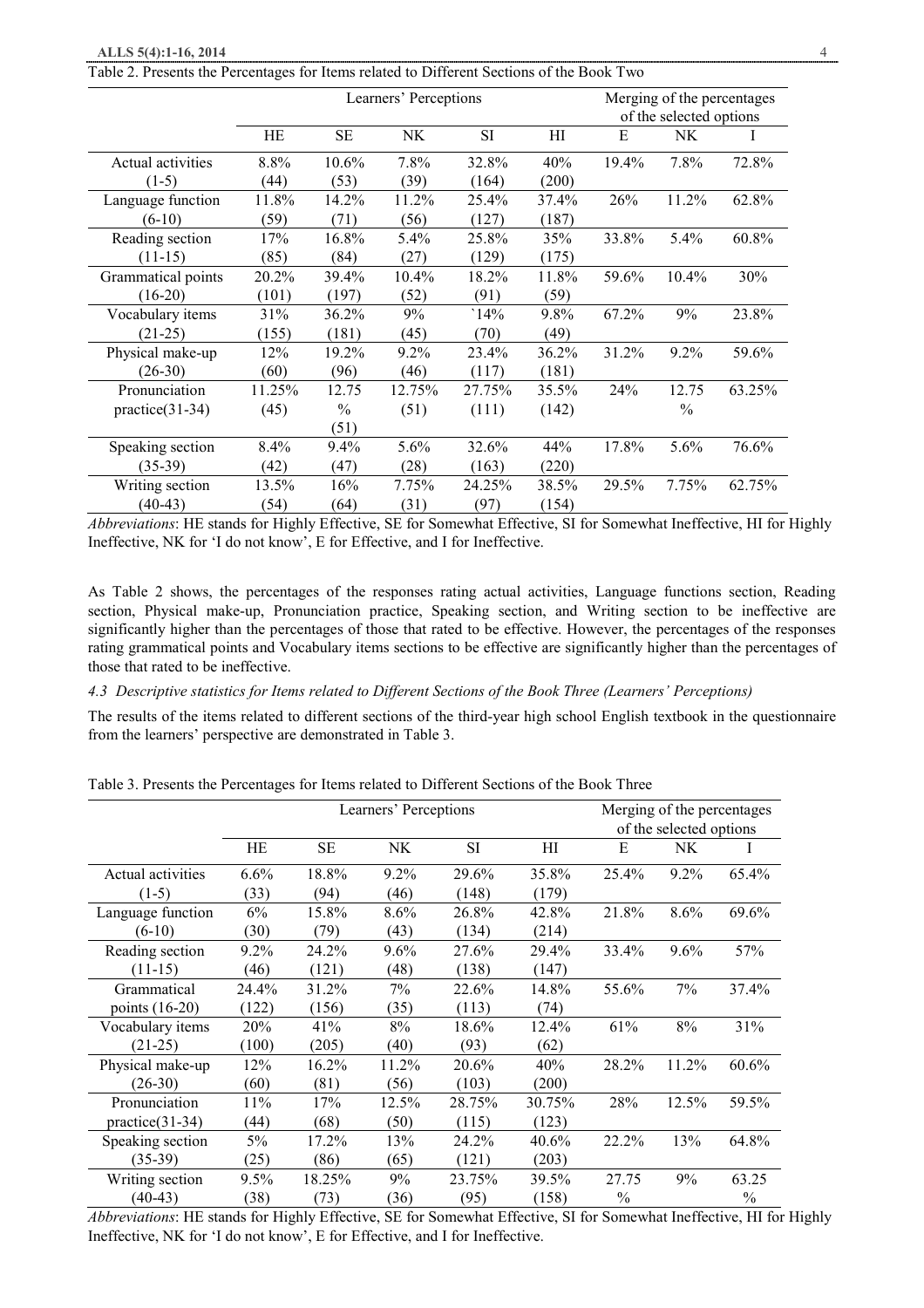#### **ALLS 5(4):1-16, 2014** 5

As Table 3 shows, the learners' responses have a tendency towards the ineffective end of the continuum in terms of Actual activities, Language functions section, Reading section, Physical make-up, Pronunciation practice, Speaking section, and Writing section. However, their responses only have a tendency towards the effective end of the continuum in terms of grammatical points and Vocabulary items sections.

*4.4 Descriptive statistics for Items related to Different Sections of the Book One (Teachers' Perception)* 

The results of the items related to different sections of the first-year high school English textbook in the questionnaire from the teachers' perspective are demonstrated in Table 4.

|                    |       | Teachers' Perceptions |       |           | of the selected options | Merging of the percentages |               |       |
|--------------------|-------|-----------------------|-------|-----------|-------------------------|----------------------------|---------------|-------|
|                    | HE    | <b>SE</b>             | NK    | <b>SI</b> | H1                      | E                          | <b>NK</b>     | Ι     |
| Actual activities  | 1.6%  | 7.4%                  | 1.8%  | 16.8%     | 22.4%                   | 9%                         | 1.8%          | 39.2% |
| $(1-5)$            | (8)   | (37)                  | (9)   | (84)      | (112)                   |                            |               |       |
| Language function  | 2%    | 3.6%                  | 2.4%  | 18.6%     | 23.4%                   | 5.6%                       | 2.4%          | 42%   |
| $(6-10)$           | (10)  | (18)                  | (12)  | (93)      | (117)                   |                            |               |       |
| Reading section    | 5.2%  | 8.2%                  | 2.4%  | 16.6%     | 17.6%                   | 13.4%                      | 2.4%          | 34.2% |
| $(11-15)$          | (26)  | (41)                  | (12)  | (83)      | (88)                    |                            |               |       |
| Grammatical points | 14.6% | 18.6%                 | 3%    | 6%        | 7.8%                    | 33.2%                      | 3%            | 13.8% |
| $(16-20)$          | (73)  | (93)                  | (15)  | (30)      | (39)                    |                            |               |       |
| Vocabulary items   | 13.2% | 18.2%                 | 3%    | 8%        | 7.6%                    | 31.4%                      | 3%            | 15.6% |
| $(21-25)$          | (66)  | (91)                  | (15)  | (40)      | (38)                    |                            |               |       |
| Physical make-up   | 3.2%  | 7.8%                  | 1.8%  | 14.4%     | 22.8%                   | 11%                        | 1.8%          | 37.2% |
| $(26-30)$          | (16)  | (39)                  | (9)   | (72)      | (114)                   |                            |               |       |
| Pronunciation      | 2%    | 6.25%                 | 1.75% | 19.5%     | 20.5%                   | 8.25%                      | 1.75          | 40%   |
| $practive(31-34)$  | (8)   | (25)                  | (7)   | (78)      | (82)                    |                            | $\%$          |       |
| Speaking section   | $1\%$ | 2.4%                  | 1.4%  | 17.2%     | 28%                     | 3.4%                       | 1.4%          | 45.2% |
| $(35-39)$          | (5)   | (12)                  | (7)   | (86)      | (140)                   |                            |               |       |
| Writing section    | 2.25% | 3.5%                  | 1.75% | 15.75%    | 26.75%                  | 5.75%                      | 1.75          | 42.5% |
| $(40-43)$          | (9)   | (14)                  | (7)   | (63)      | (107)                   |                            | $\frac{0}{0}$ |       |

Table 4. Presents the Percentages for Items related to Different Sections of the Book One

*Abbreviations*: HE stands for Highly Effective, SE for Somewhat Effective, SI for Somewhat Ineffective, HI for Highly Ineffective, NK for 'I do not know', E for Effective, and I for Ineffective.

As Table 4 shows, the percentages of the responses rating actual activities, Language functions section, Reading section, Physical make-up, Pronunciation practice, Speaking section, and Writing section to be ineffective are significantly higher than the percentages of those that rated to be effective. However, the percentages of the responses rating grammatical points and Vocabulary items sections to be effective are significantly higher than the percentages of those that rated to be ineffective.

## *4.5 Descriptive statistics for Items related to Different Sections of the Book Two(Teachers' Perceptions)*

The results of the items related to different sections of the second-year high school English textbook in the questionnaire from the teachers' perspective are demonstrated in Table 5.

|                   |         |           | Teachers' Perceptions |       | Merging of the percentages<br>of the selected options |          |         |          |
|-------------------|---------|-----------|-----------------------|-------|-------------------------------------------------------|----------|---------|----------|
|                   | НE      | <b>SE</b> | NK.                   | SI    | НI                                                    | Е        | NK      |          |
| Actual activities | $3.4\%$ | 7%        | 5.4%                  | 14.6% | 19.5%                                                 | $10.4\%$ | $5.4\%$ | $34.1\%$ |
| $(1-5)$           | 17)     | (35)      | (27)                  | (73)  | (98)                                                  |          |         |          |
| Language function | $2.2\%$ | 8.8%      | 5.8%                  | 12.6% | 20.6%                                                 | 11%      | 5.8%    | 33.2%    |
| $(6-10)$          | (11)    | (44)      | (29)                  | (63)  | (103)                                                 |          |         |          |
| Reading section   | 7.6%    | 10.2%     | $3.2\%$               | 13.4% | 15.6%                                                 | 17.8%    | $3.2\%$ | 29%      |
| $(11-15)$         | 38)     | (51)      | (16)                  | (67)  | (78)                                                  |          |         |          |

Table 5. Presents the Percentages for Items related to Different Sections of the Book Two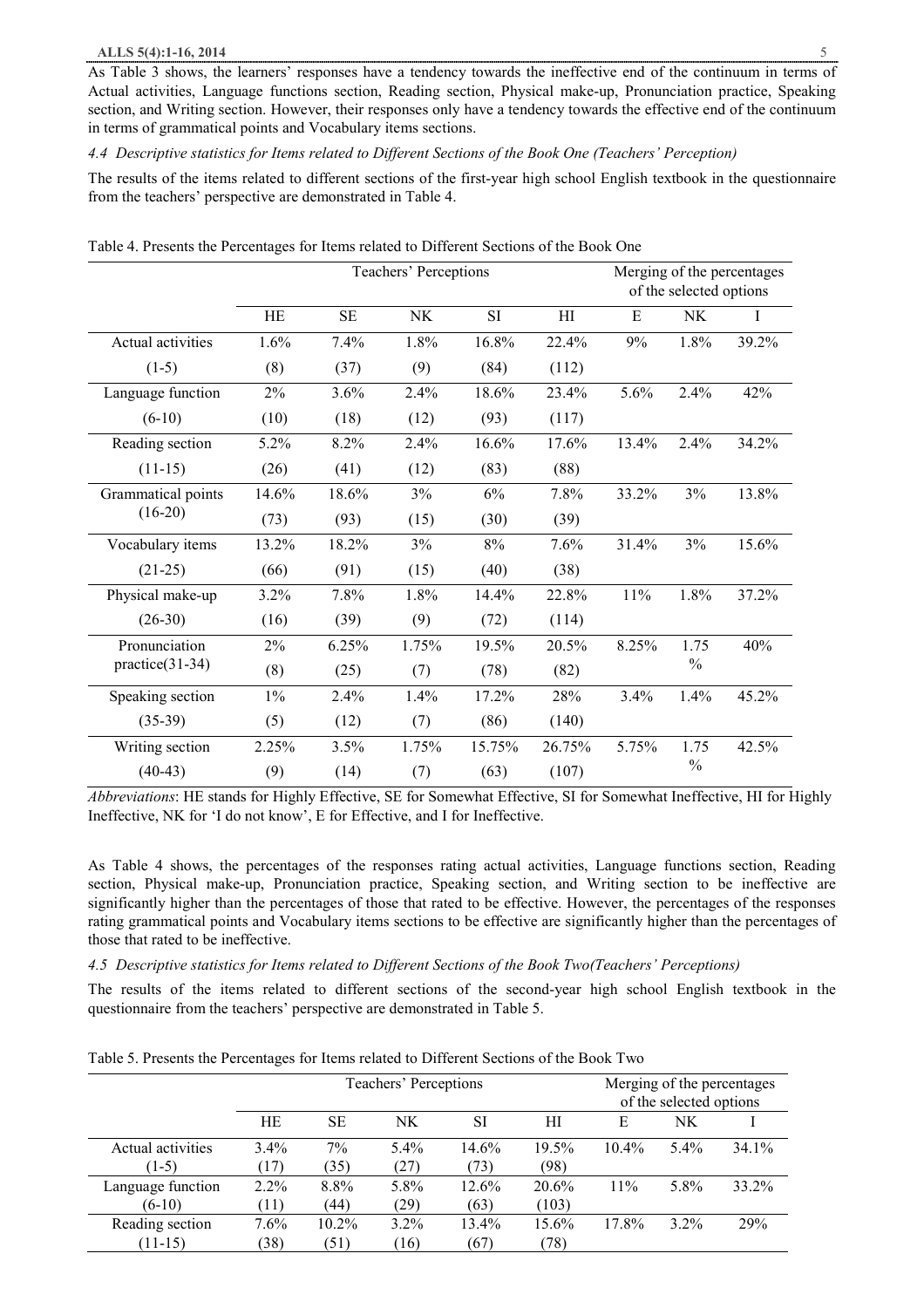| ALLS 5(4):1-16, 2014 |       |         |         |        |         |          |         |        | 6 |
|----------------------|-------|---------|---------|--------|---------|----------|---------|--------|---|
| Grammatical points   | 13%   | 15%     | $3.6\%$ | 8.8%   | $9.6\%$ | 28%      | $3.6\%$ | 18.4%  |   |
| $(16-20)$            | (65)  | (75)    | (18)    | (44)   | (48)    |          |         |        |   |
| Vocabulary items     | 13.2% | 16.6%   | 3.8%    | 8.6%   | 7.8%    | 29.8%    | 3.8%    | 16.4%  |   |
| $(21-25)$            | (66)  | (83)    | (19)    | (43)   | (39)    |          |         |        |   |
| Physical make-up     | $2\%$ | $5.6\%$ | $2.6\%$ | 12.8%  | 27%     | 7.6%     | 2.6%    | 39.8%  |   |
| $(26-30)$            | (10)  | (28)    | (13)    | (64)   | (135)   |          |         |        |   |
| Pronunciation        | 2.25% | 6.25%   | $5\%$   | 14%    | 22.5%   | 8.5%     | $5\%$   | 36.5%  |   |
| $practive(31-34)$    | (9)   | (25)    | (20)    | (56)   | (90)    |          |         |        |   |
| Speaking section     | 1.6%  | $8.4\%$ | $4\%$   | 15%    | 21%     | 10%      | $4\%$   | 36%    |   |
| $(35-39)$            | (8)   | (42)    | (20)    | (75)   | (105)   |          |         |        |   |
| Writing section      | $2\%$ | 7.25%   | 3%      | 15.75% | 22%     | $9.25\%$ | 3%      | 37.75% |   |
| $(40-43)$            | (8)   | (29)    | (12)    | (63)   | (88)    |          |         |        |   |

*Abbreviations*: HE stands for Highly Effective, SE for Somewhat Effective, SI for Somewhat Ineffective, HI for Highly Ineffective, NK for 'I do not know', E for Effective, and I for Ineffective.

As Table 5 shows, the teachers' responses have a tendency towards the ineffective end of the continuum in terms of Actual activities, Language functions section, Reading section, Physical make-up, Pronunciation practice, Speaking section, and Writing section. However, their responses only have a tendency towards the effective end of the continuum in terms of grammatical points and Vocabulary items sections.

*4.6 Descriptive statistics for Items related to Different Sections of the Book Three (Teachers' Perception)*

The results of the items related to different sections of the third-year high school English textbook in the questionnaire from the teachers' perspective are demonstrated in Table 6.

| Table 6. Presents the Percentages for Items related to Different Sections of the Book Three |  |  |
|---------------------------------------------------------------------------------------------|--|--|
|                                                                                             |  |  |

|                    |       |           | Teachers' Perceptions |       |        | Merging of the percentages<br>of the selected options |           |       |
|--------------------|-------|-----------|-----------------------|-------|--------|-------------------------------------------------------|-----------|-------|
|                    | HE    | <b>SE</b> | NK                    | SI    | H1     | E                                                     | <b>NK</b> | Ι     |
| Actual activities  | $1\%$ | 4.4%      | 3.2%                  | 16.2% | 25.2%  | 5.4%                                                  | 3.2%      | 41.4% |
| $(1-5)$            | (5)   | (22)      | (16)                  | (81)  | (126)  |                                                       |           |       |
| Language function  | $2\%$ | 5.4%      | 3%                    | 12.8% | 26.8%  | 7.4%                                                  | 3%        | 39.6% |
| $(6-10)$           | (10)  | (27)      | (15)                  | (64)  | (134)  |                                                       |           |       |
| Reading section    | 6.4%  | 8.8%      | 3.8%                  | 15%   | 16%    | 15.2%                                                 | 3.8%      | 31%   |
| $(11-15)$          | (32)  | (44)      | (19)                  | (75)  | (80)   |                                                       |           |       |
| Grammatical points | 11.4% | 15%       | 3.4%                  | 9.2%  | $11\%$ | 26.4%                                                 | 3.4%      | 20.2% |
| $(16-20)$          | (57)  | (75)      | (17)                  | (46)  | (55)   |                                                       |           |       |
| Vocabulary items   | 13.8% | 19%       | 5%                    | 4.6%  | 7.6%   | 32.8%                                                 | $5\%$     | 9.2%  |
| $(21-25)$          | (69)  | (95)      | (25)                  | (23)  | (38)   |                                                       |           |       |
| Physical make-up   | 1.8%  | 4.2%      | 2.6%                  | 12.8% | 28.6%  | $6\%$                                                 | 2.6%      | 41.4% |
| $(26-30)$          | (9)   | (21)      | (13)                  | (64)  | (143)  |                                                       |           |       |
| Pronunciation      | 1.75% | 5%        | 3.25%                 | 19.5% | 20.5%  | 6.75%                                                 | 3.25%     | 40%   |
| $practive(31-34)$  | (7)   | (20)      | (13)                  | (78)  | (82)   |                                                       |           |       |
| Speaking section   | $1\%$ | 3.2%      | 2.4%                  | 13%   | 30.4%  | 4.2%                                                  | 2.4%      | 43.4% |
| $(35-39)$          | (5)   | (16)      | (12)                  | (65)  | (152)  |                                                       |           |       |
| Writing section    | 2.75% | 4%        | 2.75%                 | 13%   | 27.5%  | 6.75%                                                 | 2.75%     | 40.5% |
| $(40-43)$          | (11)  | (16)      | (11)                  | (52)  | (110)  |                                                       |           |       |

*Abbreviations*: HE stands for Highly Effective, SE for Somewhat Effective, SI for Somewhat Ineffective, HI for Highly Ineffective, NK for 'I do not know', E for Effective, and I for Ineffective.

As Table 6 shows, the percentages of the responses rating actual activities, Language functions section, Reading section, Physical make-up, Pronunciation practice, Speaking section, and Writing section to be ineffective are significantly higher than the percentages of those that rated to be effective. However, the percentages of the responses rating grammatical points and Vocabulary items sections to be effective are significantly higher than the percentages of those that rated to be ineffective.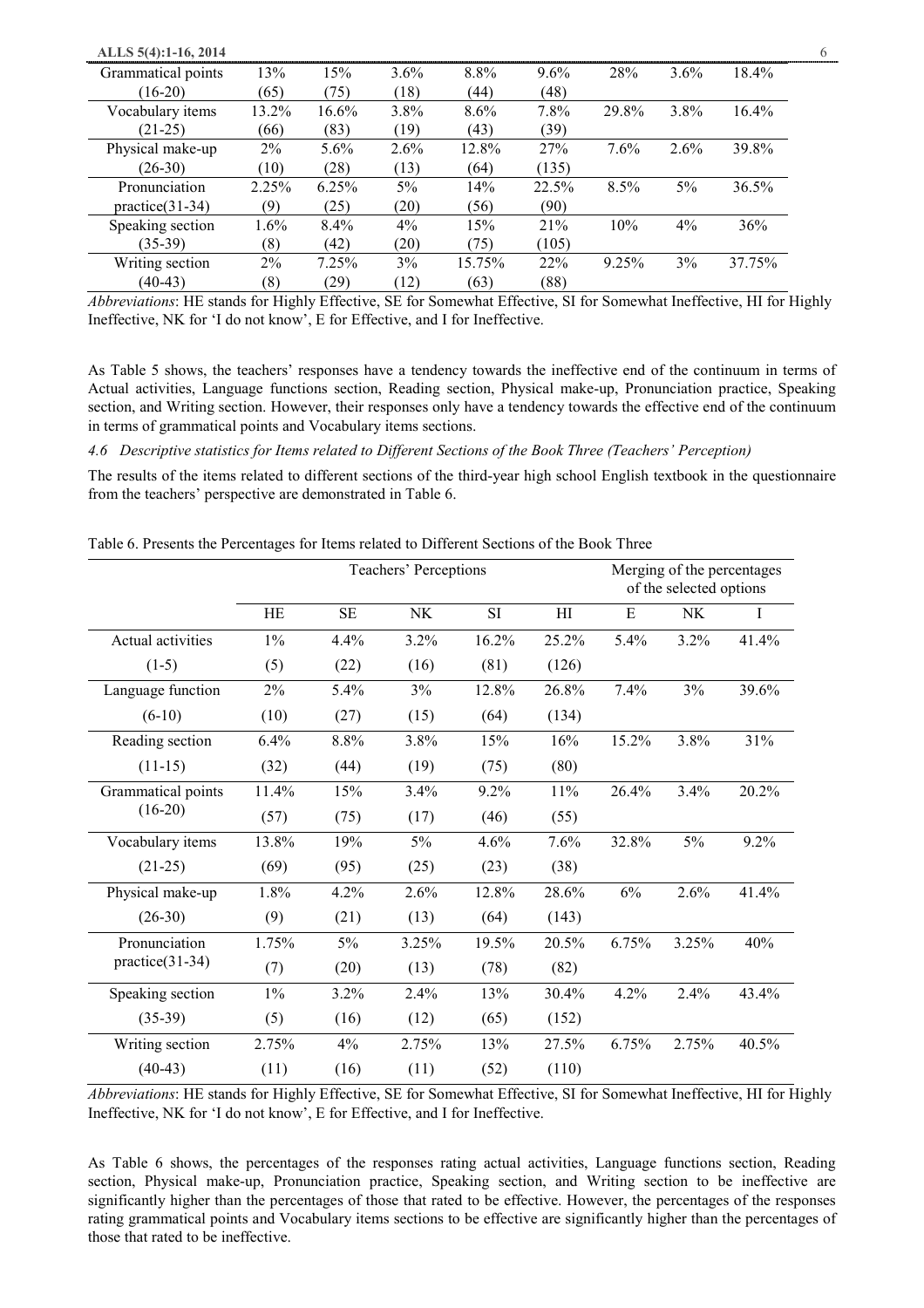As Tables 1, 2, 3, 4, 5, and 6 show actual activities, language functions, reading section, physical appearance, pronunciation points, speaking section, and writing section of the three high school English language textbooks which the learners rated them as being ineffective and vocabulary items, and grammatical points as effective were rated as the same by the teachers.

*4.7 The obtained mean and Std. Deviation for learners' and teachers' perceptions about different sections of Book 1*  Table 7. The obtained mean and Std. Deviation for learners' and teachers' perceptions about different sections of (Book 1) **Group Statistics**

| Group Statistics     |          |     |          |                |            |  |  |  |  |
|----------------------|----------|-----|----------|----------------|------------|--|--|--|--|
|                      | Group    |     |          |                | Std. Error |  |  |  |  |
|                      |          | N   | Mean     | Std. Deviation | Mean       |  |  |  |  |
| Actual activity      | Learners | 100 | 20.5300  | 3.17011        | .31701     |  |  |  |  |
|                      | Teachers | 50  | 20.1000  | 2.76457        | .39097     |  |  |  |  |
| Language functions   | Learners | 100 | 20.3300  | 3.08484        | .30848     |  |  |  |  |
|                      | Teachers | 50  | 20.7800  | 2.71271        | .38363     |  |  |  |  |
| Reading section      | Learners | 100 | 16.9300  | 4.52659        | .45266     |  |  |  |  |
|                      | Teachers | 50  | 18.3200  | 3.24157        | .45843     |  |  |  |  |
| Grammatical points   | Learners | 100 | 14.1800  | 3.77225        | .37723     |  |  |  |  |
|                      | Teachers | 50  | 12.3800  | 3.27570        | .46325     |  |  |  |  |
| Vocabulary items     | Learners | 100 | 12.0300  | 4.16686        | .41669     |  |  |  |  |
|                      | Teachers | 50  | 12.8600  | 3.64221        | .51509     |  |  |  |  |
| Physical appearance  | Learners | 100 | 19.7100  | 4.19306        | .41931     |  |  |  |  |
|                      | Teachers | 50  | 19.5800  | 4.01573        | .56791     |  |  |  |  |
| Pronunciation points | Learners | 100 | 15.2200  | 3.73512        | .37351     |  |  |  |  |
|                      | Teachers | 50  | 16.0200  | 3.25445        | .46025     |  |  |  |  |
| Speaking section     | Learners | 100 | 21.0900  | 4.69277        | .46928     |  |  |  |  |
|                      | Teachers | 50  | 21.8800  | 2.45482        | .34716     |  |  |  |  |
| Writing section      | Learners | 100 | 16.3300  | 3.25687        | .32569     |  |  |  |  |
|                      | Teachers | 50  | 16.9000  | 2.54951        | .36056     |  |  |  |  |
| Total                | Learners | 100 | 156.3500 | 18.60074       | 1.86007    |  |  |  |  |
|                      | Teachers | 50  | 158.8200 | 15.99195       | 2.26160    |  |  |  |  |

Table 7 demonstrates that the mean score difference is not meaningful in terms of actual activities, language functions section, vocabulary items, pronunciation points, physical appearance, speaking section, and writing section, the mean score difference is not meaningful when the whole book is taken into consideration as well. However, as can be seen, the mean score difference is meaningful in terms of reading section, and grammatical points.

*4.8 The obtained mean and Std. Deviation for learners' and teachers' perceptions about different sections of Book2* Table 8. The obtained mean and Std. Deviation for learners' and teachers' perceptions about different sections of (Book  $2)$ 

|                      |          |     | <b>Group Statistics</b> |                |                 |
|----------------------|----------|-----|-------------------------|----------------|-----------------|
|                      | Group    | N   | Mean                    | Std. Deviation | Std. Error Mean |
| Actual activity      | Learners | 100 | 19.2300                 | 3.39297        | .33930          |
|                      | Teachers | 50  | 19.0000                 | 2.93466        | .41502          |
| Language function    | Learners | 100 | 18.1200                 | 3.27611        | .32761          |
|                      | Teachers | 50  | 19.0600                 | 3.12599        | .44208          |
| Reading section      | Learners | 100 | 17.2500                 | 3.63867        | .36387          |
|                      | Teachers | 50  | 16.9200                 | 3.68583        | .52125          |
| Grammatical points   | Learners | 100 | 13.1000                 | 3.14466        | .31447          |
|                      | Teachers | 50  | 13.7000                 | 3.44786        | .48760          |
| Vocabulary items     | Learners | 100 | 11.7700                 | 3.91283        | .39128          |
|                      | Teachers | 50  | 13.1200                 | 3.89474        | .55080          |
| Physical appearance  | Learners | 100 | 17.6300                 | 4.07668        | .40767          |
|                      | Teachers | 50  | 20.7200                 | 3.16254        | .44725          |
| Pronunciation points | Learners | 100 | 14.5400                 | 3.48857        | .34886          |
|                      | Teachers | 50  | 15.8600                 | 3.28888        | .46512          |
| Speaking section     | Learners | 100 | 19.7200                 | 4.89502        | .48950          |
|                      | Teachers | 50  | 19.5400                 | 3.13121        | .44282          |
| Writing section      | Learners | 100 | 14.3300                 | 3.21001        | .32100          |
|                      | Teachers | 50  | 15.8800                 | 2.82583        | .39963          |
| Total                | Learners | 100 | 145.6900                | 15.17687       | 1.51769         |
|                      | Teachers | 50  | 153.8000                | 17.01860       | 2.40679         |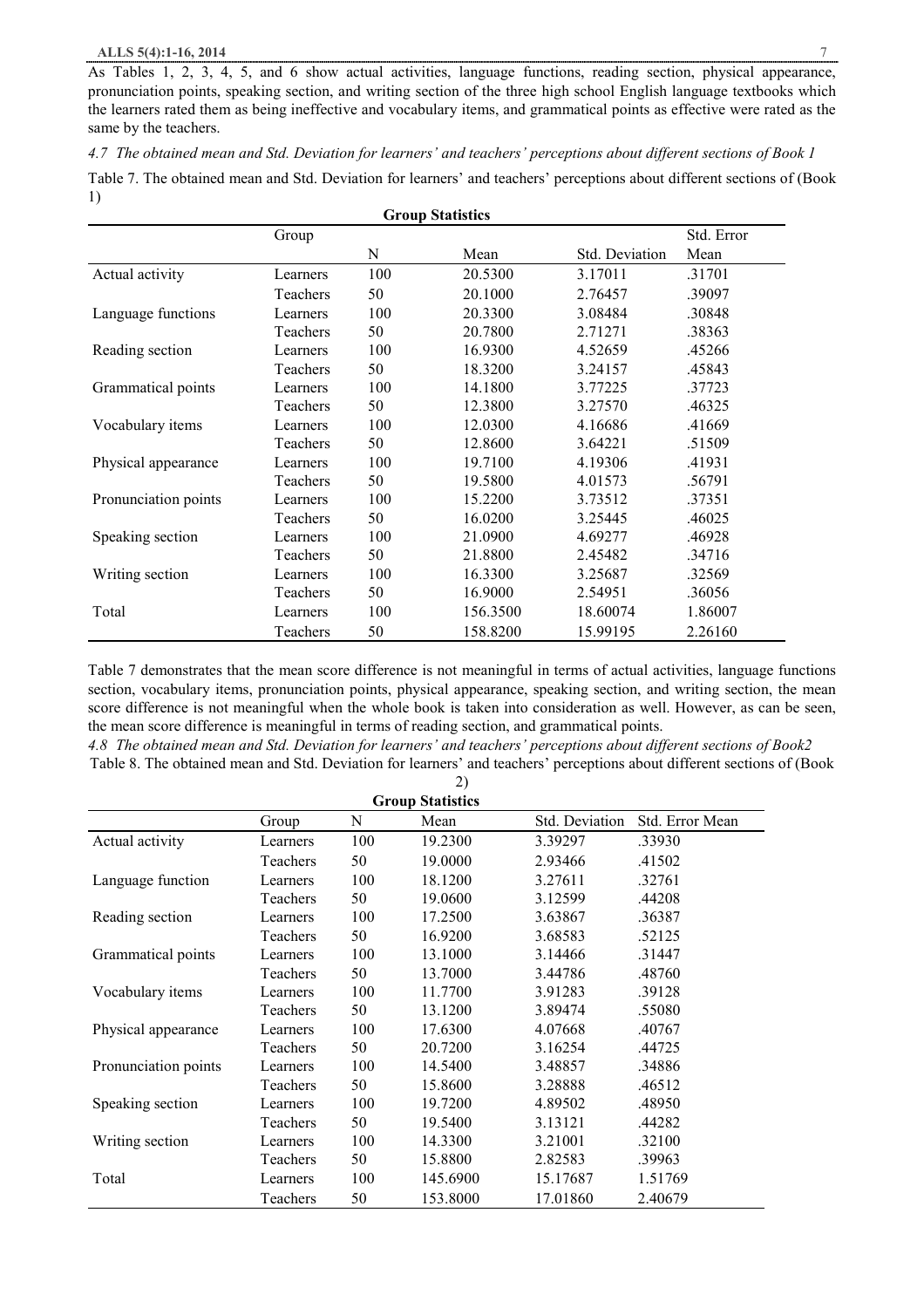#### **ALLS 5(4):1-16, 2014** 8

Table 8 demonstrates that the mean score difference is not meaningful in terms of actual activities, language functions section, grammatical points, reading section, and speaking section. However, as can be seen, the mean score difference is meaningful in terms of pronunciation points, vocabulary items, physical make-up, and writing section. The mean score difference is meaningful when the whole book is taken into consideration as well.

*4.9 The obtained mean and Std. Deviation for learners' and teachers' perceptions about different sections of Book 3* 

Table 9. The obtained mean and Std. Deviation for learners' and teachers' perceptions about different sections of (Book 3) **Group Statistics**

| urvup statistics     |          |     |          |                |                 |
|----------------------|----------|-----|----------|----------------|-----------------|
|                      | Group    | N   | Mean     | Std. Deviation | Std. Error Mean |
| Actual activity      | Learners | 100 | 18.4600  | 2.77951        | .27795          |
|                      | Teachers | 50  | 21.0200  | 2.55942        | .36196          |
| Language functions   | Learners | 100 | 19.2300  | 3.22821        | .32282          |
|                      | Teachers | 50  | 20.7000  | 2.49285        | .35254          |
| Reading section      | Learners | 100 | 17.1900  | 3.26504        | .32650          |
|                      | Teachers | 50  | 17.5400  | 3.17008        | .44832          |
| Grammatical points   | Learners | 100 | 13.6100  | 3.31478        | .33148          |
|                      | Teachers | 50  | 14.3400  | 3.31730        | .46914          |
| Vocabulary items     | Learners | 100 | 13.1200  | 3.77199        | .37720          |
|                      | Teachers | 50  | 12.3200  | 4.02259        | .56888          |
| Physical appearance  | Learners | 100 | 18.0200  | 3.73350        | .37335          |
|                      | Teachers | 50  | 21.2200  | 2.69004        | .38043          |
| Pronunciation points | Learners | 100 | 14.0500  | 3.72915        | .37292          |
|                      | Teachers | 50  | 16.1600  | 2.74315        | .38794          |
| Speaking section     | Learners | 100 | 18.9100  | 4.47461        | .44746          |
|                      | Teachers | 50  | 21.8600  | 2.57943        | .36479          |
| Writing section      | Learners | 100 | 14.6200  | 2.75893        | .27589          |
|                      | Teachers | 50  | 16.6800  | 2.58283        | .36527          |
| Total                | Learners | 100 | 147.2100 | 12.71466       | 1.27147         |
|                      | Teachers | 50  | 161.8400 | 13.68354       | 1.93514         |

Table 9 demonstrates that the mean score difference is not meaningful in terms of grammatical points, vocabulary items, and reading section. However, as can be seen, the mean score difference is meaningful in terms of actual activities, language functions section, pronunciation points, physical make-up, speaking section, and writing section. The mean score difference is meaningful when the whole book is taken into consideration as well.

*4.10Independent-sample t-test results for Learners' and Teachers' Perceptions about Different Sections of Book1* 

Table 10: Independent-sample t-test results for learners' and teachers' perceptions about actual activities, language functions, reading section, grammatical points, and vocabulary items of Book1 **Independent Samples Test**

|                       |                                | Levene's Test<br>for Equality of |      |          |         |             |                              |            |                    |                            |
|-----------------------|--------------------------------|----------------------------------|------|----------|---------|-------------|------------------------------|------------|--------------------|----------------------------|
|                       |                                | Variances                        |      |          |         |             | t-test for Equality of Means |            |                    |                            |
|                       |                                |                                  |      |          |         | $Sig. (2 -$ | Mean                         | Std. Error | the Difference     | 95% Confidence Interval of |
|                       |                                | F                                | Sig. | T        | Df      | tailed)     | Difference                   | Difference | Lower              | Upper                      |
| Actual activity       | Equal variances<br>assumed     | 1.700                            | .194 | .816     | 148     | .416        | .43000                       | .52686     | $-0.61114$         | 1.47114                    |
|                       | Equal variances<br>not assumed |                                  |      | .854     | 110.887 | .395        | .43000                       | .50334     | $-.56742$          | 1.42742                    |
| Language<br>functions | Equal variances<br>assumed     | 2.795                            | .097 | $-.876$  | 148     | .383        | $-.45000$                    | .51387     | -1.46546 .56546    |                            |
|                       | Equal variances<br>not assumed |                                  |      | $-914$   | 110.074 | .363        | $-.45000$                    | .49228     | -1.42557 .52557    |                            |
| Reading<br>section    | Equal variances<br>assumed     | 6.858                            | .010 | $-1.936$ | 148     | .055        | $-1.39000$                   | .71802     | $-2.80889$         | .02889                     |
|                       | Equal variances<br>not assumed |                                  |      | $-2.158$ | 129.975 | .033        | $-1.39000$                   | .64425     | $-2.66457 - 11543$ |                            |
| Grammatical<br>points | Equal variances<br>assumed     | .474                             | .492 | 2.874    | 148     | .005        | 1.80000                      | .62621     | .56254             | 3.03746                    |
|                       | Equal variances<br>not assumed |                                  |      | 3.013    | 111.304 | .003        | 1.80000                      | .59741     | .61622             | 2.98378                    |
| Vocabulary<br>items   | Equal variances<br>assumed     | .863                             | .354 | $-1.198$ | 148     | .233        | $-.83000$                    | .69296     | -2.19937 .53937    |                            |
|                       | Equal variances<br>not assumed |                                  |      | $-1.253$ | 110.661 | .213        | $-.83000$                    | .66253     | $-2.14289$         | .48289                     |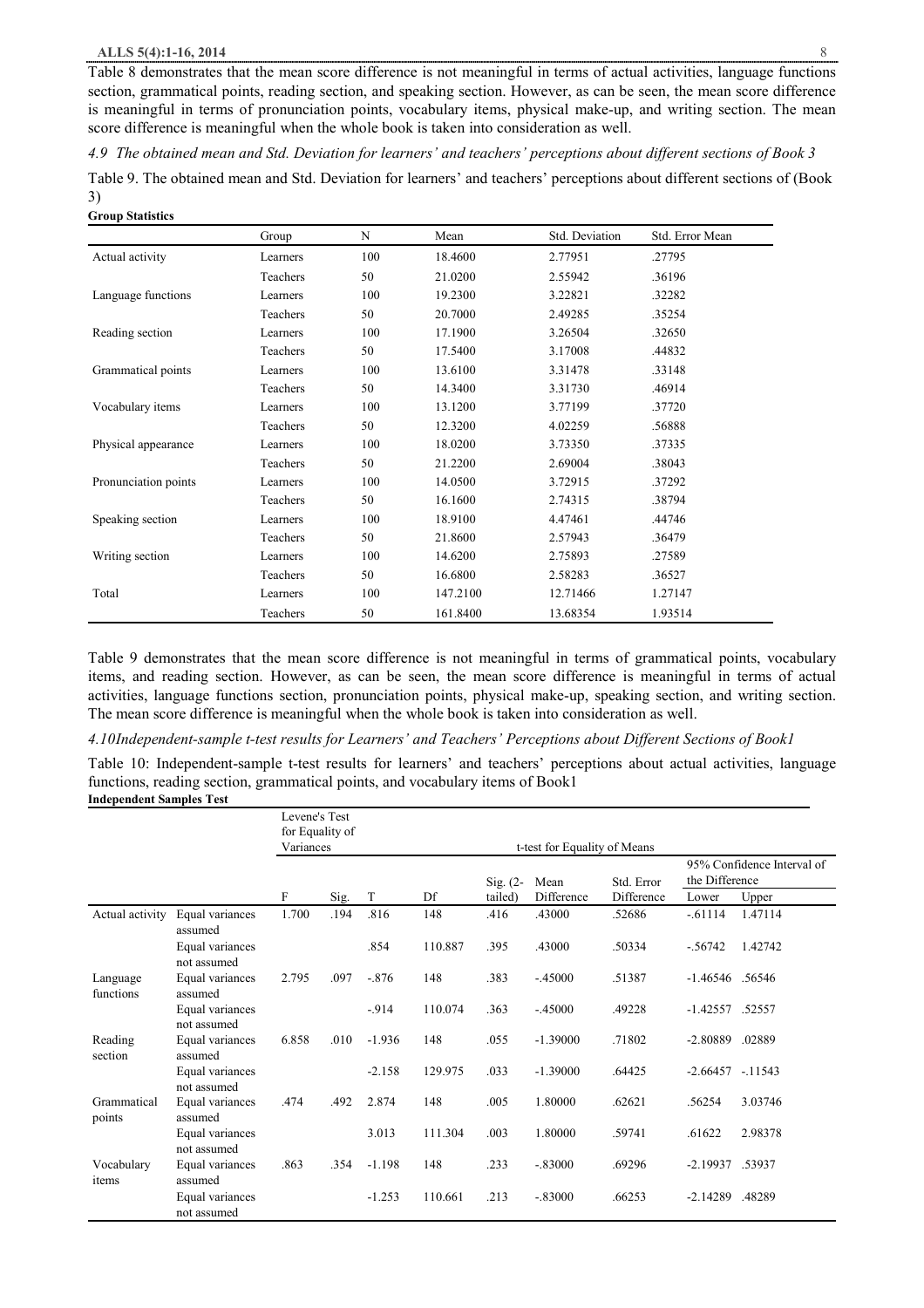#### **ALLS 5(4):1-16, 2014** 9

Table 11. Independent-sample t-test results for learners' and teachers' perceptions about physical appearance, pronunciation points, speaking section, writing section of Book1 **Independent Samples Test** 

|                         |                                | Levene's Test<br>Variances | for Equality of |          |         |            | t-test for Equality of Means |                         |                |                            |
|-------------------------|--------------------------------|----------------------------|-----------------|----------|---------|------------|------------------------------|-------------------------|----------------|----------------------------|
|                         |                                |                            |                 |          |         | $Sig. (2-$ | Mean                         | Std. Error<br>Differenc | the Difference | 95% Confidence Interval of |
|                         |                                | F                          | Sig.            | T        | Df      | tailed)    | Difference                   | e                       | Lower          | Upper                      |
| Physical<br>appearance  | Equal variances<br>assumed     | .178                       | .674            | .182     | 148     | .856       | .13000                       | .71624                  | $-1.28537$     | 1.54537                    |
|                         | Equal variances<br>not assumed |                            |                 | .184     | 101.984 | .854       | .13000                       | .70593                  | $-1.27021$     | 1.53021                    |
| Pronunciation<br>points | Equal variances<br>assumed     | .115                       | .735            | $-1.289$ | 148     | .199       | $-.80000$                    | .62062                  | $-2.02641$     | .42641                     |
|                         | Equal variances<br>not assumed |                            |                 | $-1.350$ | 110.973 | .180       | $-.80000$                    | .59274                  | $-1.97456$     | .37456                     |
| Speaking<br>section     | Equal variances<br>assumed     | 8.649                      | .004            | $-1.115$ | 148     | .267       | $-.79000$                    | .70837                  | $-2.18982$     | .60982                     |
|                         | Equal variances<br>not assumed |                            |                 | $-1.353$ | 147.659 | .178       | $-.79000$                    | .58373                  | $-1.94355$     | .36355                     |
| Writing<br>section      | Equal variances<br>assumed     | .480                       | .490            | $-1.082$ | 148     | .281       | $-.57000$                    | .52671                  | $-1.61084$     | .47084                     |
|                         | Equal variances<br>not assumed |                            |                 | $-1.173$ | 121.536 | .243       | $-.57000$                    | .48587                  | $-1.53187$     | .39187                     |

The results of Table 10 and Table 11 indicate that the level of meaningfulness in actual activities, language functions section, vocabulary items, physical appearance, pronunciation points, speaking section, and writing section is more than 0.05; therefore, the mean score difference is not meaningful. As can be seen, no significant difference exists between learners' perceptions and teachers' perceptions in terms of actual activities, language functions section, vocabulary items, physical appearance, pronunciation points, speaking section, and writing section of the first-year high school English textbook. The results of the Tables also indicate that the level of meaningfulness only in reading section, and grammatical points is less than 0.05. It could be concluded that there is a meaningful difference between learners' perceptions and teachers' perceptions in terms of reading section, and grammatical points of the first-year high school English textbook.

#### *4.11Independent-sample t-test results for Learners' and Teachers' Perceptions about Different Sections of Book 2*

Table 12. Independent Sample t-test results for Learners' and Teachers' Perceptions about Actual Activities, Language Functions, Reading Section, Grammatical Points, and Vocabulary Items of Book2

#### **Independent Samples Test**

|                       |                                | for Equality | Levene's Test |          |             |                          |                              |            |                                                 |           |
|-----------------------|--------------------------------|--------------|---------------|----------|-------------|--------------------------|------------------------------|------------|-------------------------------------------------|-----------|
|                       |                                | of Variances |               |          |             |                          | t-test for Equality of Means |            |                                                 |           |
|                       |                                |              |               |          |             | Sig. $(2 - \text{Mean})$ |                              | Std. Error | 95% Confidence<br>Interval of the<br>Difference |           |
|                       |                                | F            | Sig.          | $\rm T$  | Df          | tailed)                  | Difference                   | Difference | Lower                                           | Upper     |
| Actual<br>activity    | Equal variances<br>assumed     | 4.408        | .037          | .409     | 148         | .683                     | .23000                       | .56264     | $-.88184$                                       | 1.34184   |
|                       | Equal variances<br>not assumed |              |               | .429     | 111.<br>693 | .669                     | .23000                       | .53607     | $-.83218$                                       | 1.29218   |
| Language<br>function  | Equal variances<br>assumed     | 1.238        | .268          | $-1.682$ | 148         | .095                     | $-.94000$                    | .55897     | $-2.04458$                                      | .16458    |
|                       | Equal variances<br>not assumed |              |               | $-1.708$ | 102.<br>323 | .091                     | $-94000$                     | .55024     | $-2.03136$                                      | .15136    |
| Reading<br>section    | Equal variances<br>assumed     | .111         | .739          | .521     | 148         | .603                     | .33000                       | .63295     | $-92079$                                        | 1.58079   |
|                       | Equal variances<br>not assumed |              |               | .519     | 96.9<br>90  | .605                     | .33000                       | .63569     | $-93168$                                        | 1.59168   |
| Grammatical<br>points | Equal variances<br>assumed     | 1.348        | .248          | $-1.066$ | 148         | .288                     | $-.60000$                    | .56260     | $-1.71177$                                      | .51177    |
|                       | Equal variances<br>not assumed |              |               | $-1.034$ | 90          | 90.4 .304                | $-.60000$                    | .58021     | $-1.75260$                                      | .55260    |
| Vocabulary<br>items   | Equal variances<br>assumed     | .000         | .996          | $-1.995$ | 148         | .048                     | $-1.35000$                   | .67669     | $-2.68721$                                      | $-01279$  |
|                       | Equal variances<br>not assumed |              |               | $-1.998$ | 98.5<br>17  | .048                     | $-1.35000$                   | .67563     | $-2.69069$                                      | $-.00931$ |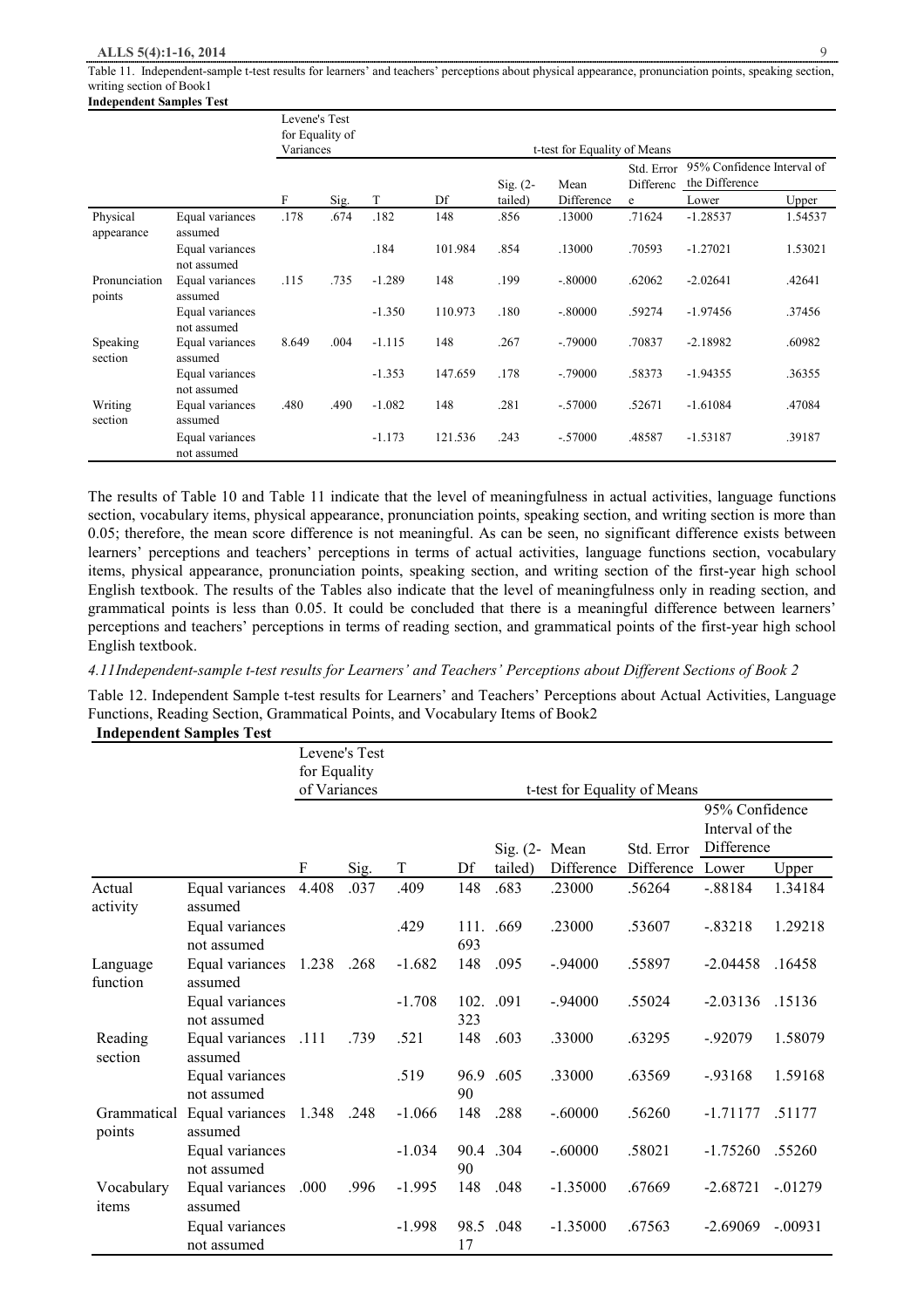Table 13. Independent Sample t-test results for Learners' and Teachers' Perceptions about Physical Appearance, Pronunciation Points, Speaking Section, Writing Section of Book2 **Independent Samples Test**

|                          |                                   |              | Levene's Test |          |         |                          |                              |               |                                                         |             |
|--------------------------|-----------------------------------|--------------|---------------|----------|---------|--------------------------|------------------------------|---------------|---------------------------------------------------------|-------------|
|                          |                                   | for Equality |               |          |         |                          |                              |               |                                                         |             |
|                          |                                   | of Variances |               |          |         |                          | t-test for Equality of Means |               |                                                         |             |
|                          |                                   |              |               |          |         | Sig.<br>$(2 -$<br>tailed | Mean<br>Differen             | Std.<br>Error | 95% Confidence<br>Interval of the<br>Differe Difference |             |
|                          |                                   | F            | Sig.          | T        | Df      |                          | ce                           | nce           | Lower                                                   | Upper       |
| Physical<br>appearance   | Equal<br>variances<br>assumed     | 6.575        | .011          | $-4.697$ | 148     | .000                     | 3.09000                      | .65791        | 4.39012                                                 | 1.7898<br>8 |
|                          | Equal<br>variances not<br>assumed |              |               | $-5.106$ | 122.420 | .000                     | 3.09000                      | .60517        | 4.28794                                                 | 1.8920<br>6 |
| Pronunciatio<br>n points | Equal<br>variances<br>assumed     | .000         | .987          | $-2.226$ | 148     | .028                     | 1.32000                      | .59301        | 2.49186                                                 | .14814      |
|                          | Equal<br>variances not<br>assumed |              |               | $-2.270$ | 103.436 | .025                     | $\blacksquare$<br>1.32000    | .58141        | 2.47303                                                 | .16697      |
| Speaking<br>section      | Equal<br>variances<br>assumed     | 8.298        | .005          | .237     | 148     | .813                     | .18000                       | .76041        | 1.32267                                                 | 1.6826<br>7 |
|                          | Equal<br>variances not<br>assumed |              |               | .273     | 139.109 | .785                     | .18000                       | .66008        | $\blacksquare$<br>1.12508                               | 1.4850<br>8 |
| Writing<br>section       | Equal<br>variances<br>assumed     | .473         | .493          | $-2.898$ | 148     | .004                     | 1.55000                      | .53488        | 2.60698                                                 | .49302      |
|                          | Equal<br>variances not<br>assumed |              |               | $-3.024$ | 109.969 | .003                     | 1.55000                      | .51259        | 2.56583                                                 | .53417      |

The results of the data analysis indicated that the level of meaningfulness in actual activities, language functions section, reading section, grammatical points, and speaking section of the second-year high school English textbook is more than 0.05; therefore, the mean score difference is not meaningful. Therefore, no significant difference exists between learners' perceptions and teachers' perceptions in terms of actual activities, language functions section, reading section, grammatical points, and speaking section of the second-year high school English textbook. The results of the data analysis also indicated that the level of meaningfulness in vocabulary items, physical appearance, pronunciation points, and writing section of the second-year high school English textbook is less than 0.05. Therefore, there is a meaningful difference between learners' perceptions and teachers' perceptions in terms of vocabulary items, physical appearance, pronunciation points and writing section of the second-year high school English textbook.

*4.12Independent-sample t-test results for Learners' and Teachers' Perceptions about Different Sections of Book3* 

Table 14: Independent Samples t-Test for Learners' and Teachers' Perceptions about Actual Activities, Language Functions, Reading Section, Grammatical Points, and Vocabulary Items of Book3 **Independent Samples Test**

|                    | ннисрениент запіріся теят         |               |                 |          |             |             |                                     |                          |                                                 |            |
|--------------------|-----------------------------------|---------------|-----------------|----------|-------------|-------------|-------------------------------------|--------------------------|-------------------------------------------------|------------|
|                    |                                   | Levene's Test | for Equality of |          |             |             |                                     |                          |                                                 |            |
|                    |                                   | Variances     |                 |          |             |             | t-test for Equality of Means        |                          |                                                 |            |
|                    |                                   |               |                 |          |             | Sig. $(2 -$ | Mean<br>Differen                    | Std.<br>Error<br>Differe | 95% Confidence<br>Interval of the<br>Difference |            |
|                    |                                   | F             | Sig.            | T        | Df          | tailed)     | ce                                  | nce                      | Lower                                           | Upper      |
| Actual<br>activity | Equal<br>variances<br>assumed     | 1.147         | .286            | $-5.457$ | 148         | .000        | $\overline{\phantom{a}}$<br>2.56000 | .46915                   | 3.48709                                         | $-1.63291$ |
|                    | Equal<br>variances not<br>assumed |               |                 | $-5.610$ | 105.64<br>6 | .000        | 2.56000                             | .45636                   | 3.46482                                         | $-1.65518$ |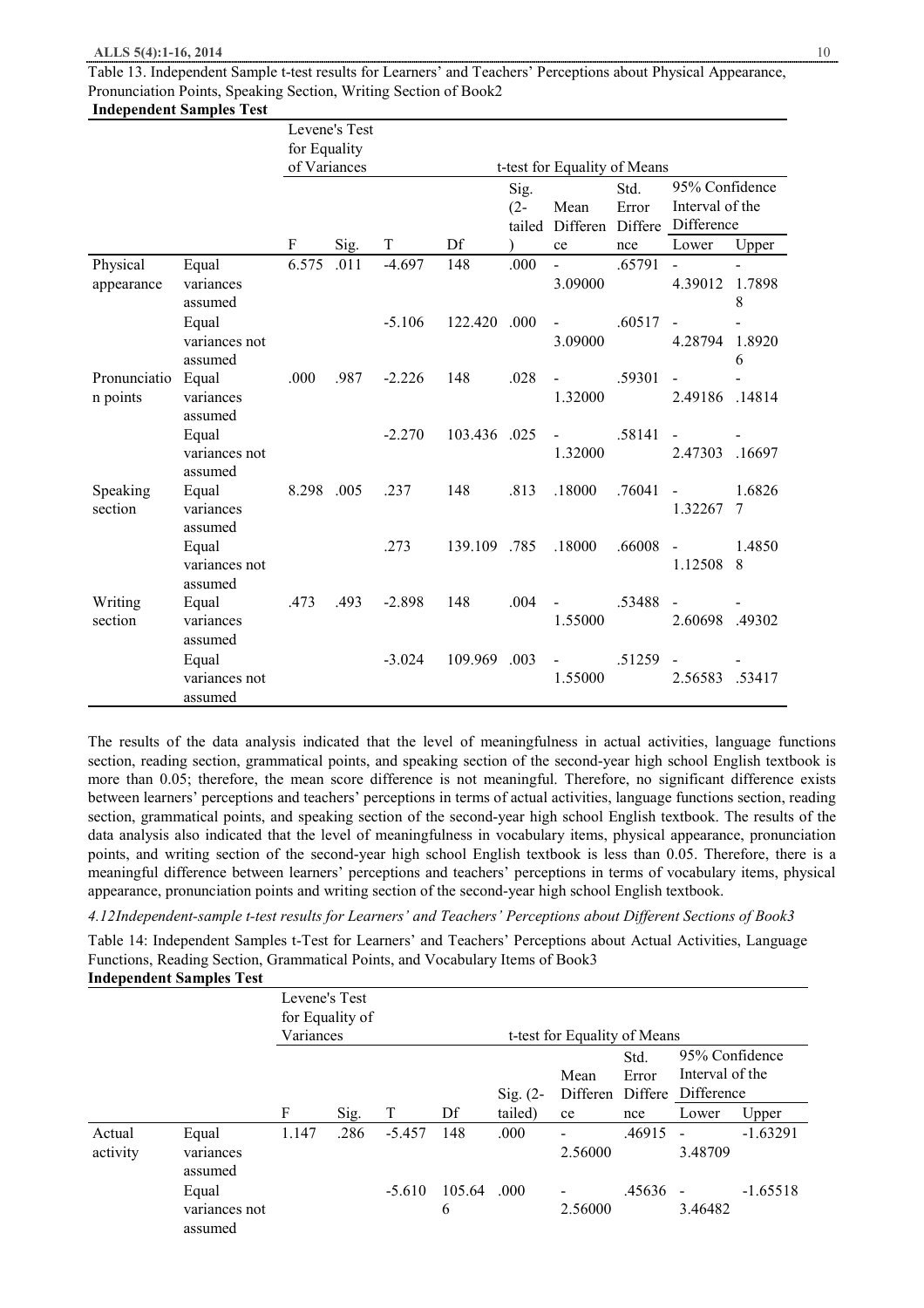| ALLS 5(4):1-16, 2014  |                                              |       |      |          |             |      |           |        |                           | 11        |
|-----------------------|----------------------------------------------|-------|------|----------|-------------|------|-----------|--------|---------------------------|-----------|
| Language<br>functions | Equal<br>variances                           | 4.590 | .034 | $-2.825$ | 148         | .005 | 1.47000   | .52044 | $\blacksquare$<br>2.49844 | $-44156$  |
|                       | assumed<br>Equal<br>variances not            |       |      | $-3.075$ | 122.86<br>7 | .003 | 1.47000   | .47802 | $\overline{a}$<br>2.41621 | $-.52379$ |
| Reading<br>section    | assumed<br>Equal<br>variances                | .483  | .488 | $-.625$  | 148         | .533 | $-.35000$ | .56013 | $\blacksquare$<br>1.45688 | .75688    |
|                       | assumed<br>Equal<br>variances not<br>assumed |       |      | $-.631$  | 100.73<br>8 | .529 | $-.35000$ | .55461 | $\blacksquare$<br>1.45023 | .75023    |
| Grammatical<br>points | Equal<br>variances<br>assumed                | .793  | .375 | $-1.271$ | 148         | .206 | $-.73000$ | .57428 | $\blacksquare$<br>1.86485 | .40485    |
|                       | Equal<br>variances not<br>assumed            |       |      | $-1.271$ | 98.044      | .207 | $-.73000$ | .57443 | $\blacksquare$<br>1.86993 | .40993    |
| Vocabulary<br>items   | Equal<br>variances<br>assumed                | .821  | .366 | 1.198    | 148         | .233 | .80000    | .66801 | $-.52007$                 | 2.12007   |
|                       | Equal<br>variances not<br>assumed            |       |      | 1.172    | 92.689      | .244 | .80000    | .68257 | $-.55551$                 | 2.15551   |

Table 15. Independent Samples t-Test for Learners' and Teachers' Perceptions about Physical Appearance, Pronunciation Points, Speaking Section, Writing Section of Book3 **Independent Samples Test**

|                          | списне эаш<br>,                   | Levene's   |             |             |         |                  |                              |                  |                               |                                     |
|--------------------------|-----------------------------------|------------|-------------|-------------|---------|------------------|------------------------------|------------------|-------------------------------|-------------------------------------|
|                          |                                   | Test for   |             |             |         |                  |                              |                  |                               |                                     |
|                          |                                   |            | Equality of |             |         |                  |                              |                  |                               |                                     |
|                          |                                   | Variances  |             |             |         |                  | t-test for Equality of Means |                  |                               |                                     |
|                          |                                   |            |             |             |         | Sig.             |                              | Std.             | 95% Confidence                |                                     |
|                          |                                   |            |             |             |         | $(2 -$<br>tailed | Mean<br>Differenc            | Error<br>Differe | Interval of the<br>Difference |                                     |
|                          |                                   | F          | Sig.        | $\mathbf T$ | Df      |                  | e                            | nce              | Lower                         | Upper                               |
| Physical<br>appearance   | Equal<br>variances<br>assumed     | 5.33<br>7  | .022        | $-5.397$    | 148     | .000             | $-3.20000$                   | .59296           | $-4.37175$                    | 2.02825                             |
|                          | Equal<br>variances not<br>assumed |            |             | $-6.003$    | 129.420 | .000             | $-3.20000$                   | .53303           | $-4.25457$                    | 2.14543                             |
| Pronunciati<br>on points | Equal<br>variances<br>assumed     | 7.20<br>1  | .008        | $-3.547$    | 148     | .001             | $-2.11000$                   | .59482           | $-3.28544$                    | $-0.93456$                          |
|                          | Equal<br>variances not<br>assumed |            |             | $-3.921$    | 127.508 | .000             | $-2.11000$                   | .53811           | $-3.17478$                    | 1.04522                             |
| Speaking<br>section      | Equal<br>variances<br>assumed     | 16.3<br>13 | .000        | $-4.313$    | 148     | .000             | $-2.95000$                   | .68402           | $-4.30170$                    | $\overline{\phantom{a}}$<br>1.59830 |
|                          | Equal<br>variances not<br>assumed |            |             | $-5.110$    | 144.958 | .000             | $-2.95000$                   | .57731           | $-4.09104$                    | $\blacksquare$<br>1.80896           |
| Writing<br>section       | Equal<br>variances<br>assumed     | .667       | .416        | $-4.402$    | 148     | .000             | $-2.06000$                   | .46798           | $-2.98479$                    | 1.13521                             |
|                          | Equal<br>variances not<br>assumed |            |             | $-4.500$    | 104.090 | .000             | $-2.06000$                   | .45775           | $-2.96773$                    | 1.15227                             |

The results of the Tables 14 and 15 indicates that the level of meaningfulness in reading section, grammatical points, and vocabulary items of the third-year high school English textbook is more than 0.05; therefore, the mean score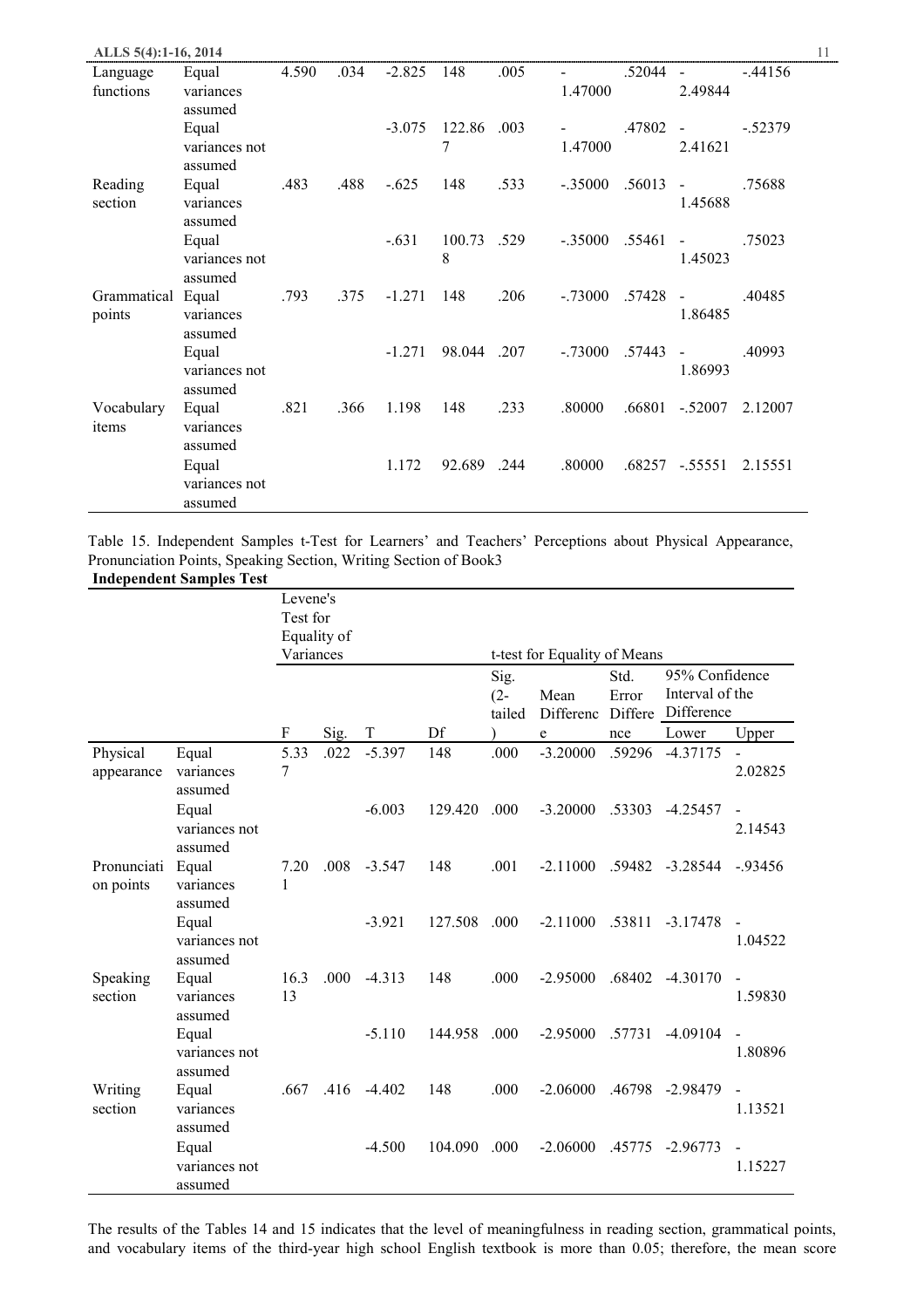difference is not meaningful. Therefore, no significant difference exists between learners' perceptions and teachers' perceptions in terms of reading section, grammatical points, and vocabulary items of the third-year high school English textbook. The results of the Tables also shows that the level of meaningfulness in language functions section, actual activities, physical appearance, pronunciation points, and speaking section, and writing section of the third-year high school English textbook is less than 0.05. Therefore, there is a meaningful difference between learners' perceptions and teachers' perceptions in terms of language functions section, actual activities, physical appearance, pronunciation points, and speaking section, and writing section of the third-year high school English textbook.

#### **5. Discussion & Conclusion**

The results of the data analysis indicated that actual activities, language functions, reading section, physical appearance, pronunciation points, speaking section, and writing section of the three high school English language textbooks which the learners rated them as being ineffective and vocabulary items, and grammatical points as effective were rated as the same by the teachers. This finding is in line with Hashemi's (2011) finding who reached the conclusion that the high school textbooks are not satisfactorily acceptable in terms of reading, pronunciation practice, practical concerns, and physical make-up. The textbooks were only "to some extent" acceptable in term of grammar presentation and practice. Moreover, the results of the data analysis indicated that no significant difference exists between learners' perceptions and teachers' perceptions in terms of actual activities, language functions section, vocabulary items, physical make-up, pronunciation points, speaking section, and writing section of the first-year high school English textbook. It can be concluded that this result confirms the null hypothesis and rejects the alternative hypothesis. The results of the data analysis also indicated that there is a meaningful difference between learners' perceptions and teachers' perceptions in terms of reading section, and grammar section of the first-year high school English textbook. It can be concluded that this result rejects the null hypothesis and confirms the alternative hypothesis. The difference in mean scores between teachers and learners in terms of reading section demonstrates that teachers' opinions toward the ineffectiveness of the reading section is stronger than those of the learners, therefore, the difference in views may stem from the fact that teachers look at the books with their critical view and the experiences they have in teaching different books by which they can analyze with more details. Moreover, the difference in mean scores between teachers and learners in terms of grammar section demonstrates that learners' opinions toward the effectiveness of the grammar section are stronger than those of the teachers'; therefore, the difference in views can be attributed to the learners' high scores in achievement tests of grammar.

Moreover, The results of the data analysis indicated that no significant difference exists between learners' and teachers' perceptions in terms of actual activities, language functions section, reading section, grammatical points, and speaking section of the second-year high school English textbook. It can be concluded that this result confirms the null hypothesis and rejects the alternative hypothesis. The results of the data analysis also indicated that there is a meaningful difference between learners' and teachers' perceptions in terms of vocabulary items, physical appearance, pronunciation points and writing section of the second-year high school English textbook. It can be concluded that this result rejects the null hypothesis and confirms the alternative hypothesis. The difference in mean scores between teachers and learners in terms of vocabulary items demonstrates that teachers' opinions toward the effectiveness of the vocabulary items are stronger than those of the learners. Moreover, the difference in mean scores between teachers and learners in terms of physical appearance, pronunciation points, and writing section demonstrates that teachers' opinions toward the ineffectiveness of the physical appearance, pronunciation points, and writing section is stronger than those of the learners', therefore, the difference in views may stem from the fact that teachers look at the books with their critical view and the experiences they have in teaching different books by which they can analyze with more details and also to the fact that learners in the second grade do not care about the physical appearance of their books much the same as the teachers, in other words teachers are more sensitive than their learners and can see that the second-year high school English textbook does not have enough quality in absorbing learners. The teachers believe that the second-year high school English textbook should have better illustrations to attract the learners. This view is in line with Dougill (1987) who argues that the physical appearance of the materials should be appealing enough to motivate the learners. This can be meant that the physical make-up of the second-year high school English textbook should be improved to motivate the learners.

Moreover, the results of the data analysis indicated that no significant difference exists between learners' perceptions and teachers' perceptions in terms of reading section, grammatical points, and vocabulary items of the third-year high school English textbook. It can be concluded that this result confirms the null hypothesis and rejects the alternative hypothesis. The results of the data analysis also indicated that there is a meaningful difference between learners' perceptions and teachers' perceptions in terms of language functions section, actual activities, physical appearance, pronunciation points, and speaking section, and writing section of the third-year high school English textbook. It can be concluded that this result rejects the null hypothesis and confirms the alternative hypothesis. The difference in mean scores between teachers and learners in terms of language functions section, actual activities, physical appearance, pronunciation points, and speaking section, and writing section demonstrates that teachers' opinions toward the ineffectiveness of the language functions section, actual activities, physical appearance, pronunciation points, and speaking section, and writing section are stronger than those of the learners, therefore, the difference in views may stem from the fact that teachers look at the books with their critical view and the experiences they have in teaching different books by which they can analyze with more details and also from the fact that, the learners in the third grade do not care about the physical appearance of their books much the same as the teachers, in other words teachers are more sensitive than their learners and can see that the third-year high school English textbook does not have enough quality in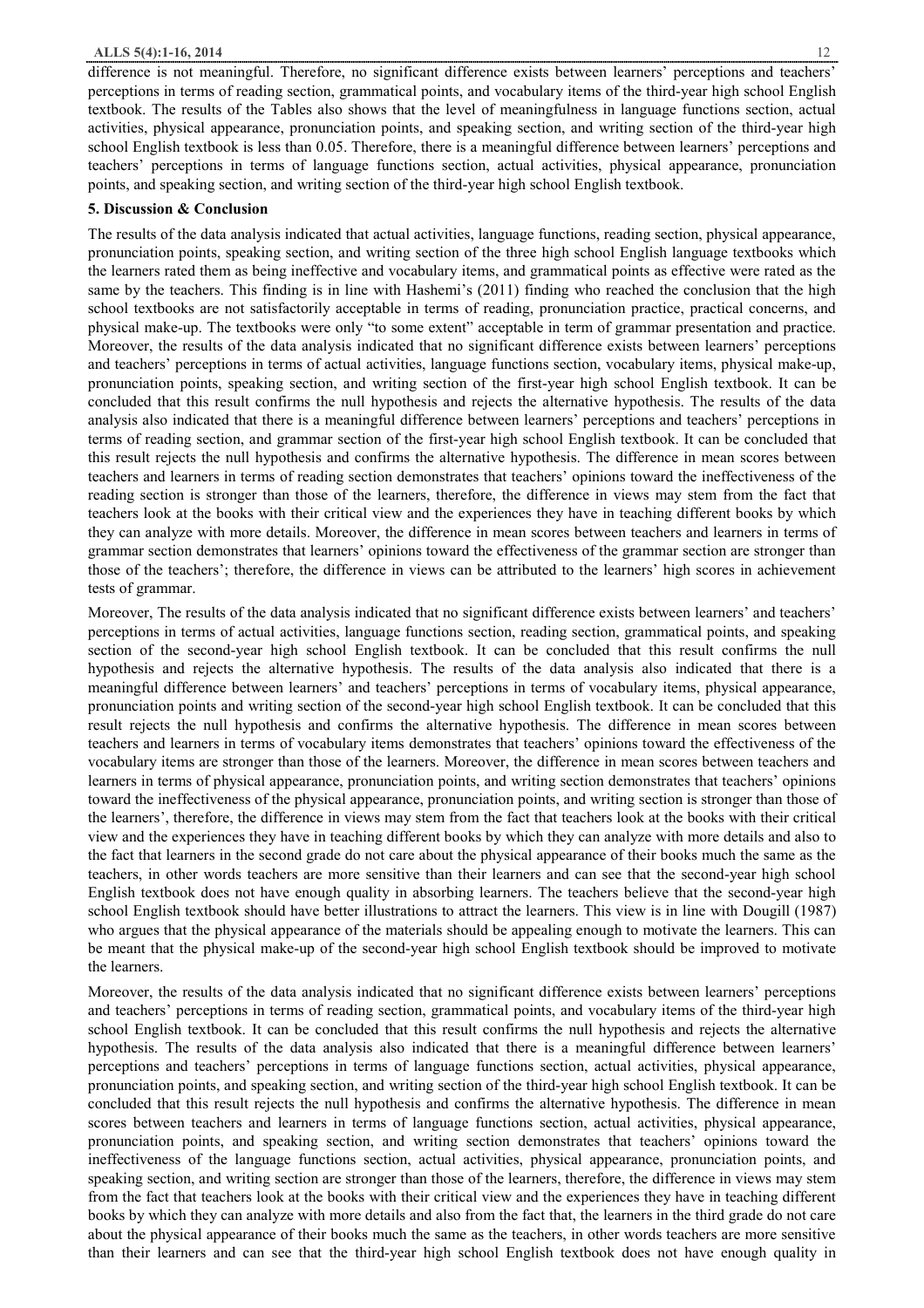absorbing learners. The teachers believe that the third-year high school English textbook should have better illustrations to attract the learners. This view is supported by Griffiths (1995) who argues that interesting, attractive, and wellillustrated materials are more favorable in learners' and instructors' views.

It can be concluded that the English textbooks currently used in Iranian high schools meet neither the expectations of the learners nor the teachers within the Iranian educational system since it is grammar-based. As a result, since for Iranian EFL learners textbooks are the primary source of first-hand experience with English (Azizifar et al., 2010), high school English textbooks should be revised, and they should provide learners with opportunities to interact with the materials that motivate them to learn English (Gibbs, 1992, as cited in Rahimi and Hassani, 2012). So, the writers of the books can employ more communicative activities in order to motivate both the teachers and the learners. The findings of this study provide vital information to the textbook designers, ELT material developers and to everyone who involves in learning and teaching process especially in the field of teaching of English as a foreign language (TEFL).

#### **References**

Ansary, H. Babaii, E. (2002). Universal characteristics of EFL/ESL textbook: A step towards systematic textbook evaluation. *The Internet TESL Journal*, *8*(2). [online] Available: http://iteslj.org/Articles/Ansary-Textbooks/

Azizifar, A. koosha, M. Lotfi, A. R. (2010). An Analytical Evaluation of Iranian High School ELT Textbooks from 1970 to the present. *Procedia Social and Behavioral Sciences, 3*, 36-44. http://dx.doi.org/10.1016/j.sbspro.2010.07.010

Bahumaid, S. A. (2008). TEFL Materials Evaluation: A Teacher's Perspective. *Poznan Studies in Contemporary Linguistics*, *44*(4), 423-432. DOI: 10.2478/v10010-008-0021-z

Birjandi, P., Soheili, A., Nourozi, M., & Mahmoodi, G.H. (2005). *English Book 1*. Tehran: The Iranian Textbooks Publishing Company.

Birjandi, P., Nourozi, M., & Mahmoodi, G. (2005). *English Book 2*. Tehran: The Iranian Textbooks Publishing Company.

Birjandi, P., Nourozi, M., & Mahmoodi, G. (2005). *English Book 3*. Tehran: The Iranian Textbooks Publishing Company.

Davison, W. F. (1975). Factors in evaluating and selecting texts for the foreign language classroom. *ELT Journal, 30*(4), 310-314. eltj.oxfordjournals.org/content/XXX/4/310.full.pdf

Dougill, J. (1987). Not so obvious. In L. G. Sheldon (ED.), *ELT textbooks and materials: Problems in evaluation and development (ELT Documents 126)* (pp.32-45). Oxford: Modern English Publications, British council.

Dubin, F., & Olshtain, E. (1986). *Course design. Developing programmers and materials for language learners*. Cambridge: Cambridge University Press.

Farrokhi, F. Saadi, M. (2013). Iranian EFL Learners' Perception with Respect to Tasks in Comparison with the Actual Content of the Textbooks. *Theory and Practice in Language Studies*, *3*(1), 163-174. http://dx.doi.org/10.4304/tpls.3.1.163-174

Griffiths, C. (1995). Evaluating materials for teaching English to adult speakers of other languages. *ELT Forum, 33*(3), 153- 168.

Hashemi, R. (2011). *Textbook selection and evaluation in EFL context*. MA thesis. Tabriz University, Iran.

Jahangard, A. (2007). Evaluation of EFL materials taught at Iranian public high schools. *The Asian EFL Journal*, *9*(2), 130-150.

Nunan, D. (1991). *Language teaching methodology: A textbook for teachers*. Hemel Hampstead: Prentice Hall.

Rahimi, M. Hassani, M. (2012).Attitude towards EFL Textbooks as a Predicator of Attitude towards Learning English as a Foreign Language. *Procedia Social and Behavioral Sciences*, 31, 66-72. http://dx.doi.org/10.1016/j.sbspro.2011.12.018

Rahimi, M. Nabilou, Z. (2009). Iranian EFL Teachers' Effectiveness of Instructional Behavior in Public and Private High schools. *Asia Pacific Educ*, 12, 67-78. http://dx.doi.org/10.1007/s12564-010-9111-3

Rahimpour, M. Hashemi, R. (2011). Textbook Selection and Evaluation in EFL Context. *World Journal of Education, 1*(2), 62-68. http://dx.doi.org/10.5430/wje.v1n2p62

Razmjoo, S.A. (2007). High Schools or Private Institutes textbooks? Which fulfill communicative language teaching principles in the Iranian context? *Asian EFL Journal*, *9*(4). 126-140.

Saadi, M. (2012). A study of Iranian EFL learners' perceptions with respect to tasks and speech acts in comparison *with the actual content of the textbooks*. MA thesis. Tabriz University, Iran.

Tomlinson, B., Dat, B., Masuhara, H., & Rubdy, R. (2001). EFL courses for adults. *ELT Journal, 55*(1), 80-101.

Wright, T. (1987). *Roles of teachers and learners*. Oxford: Oxford University Press.

Yarmohammadi, L. (2002). The evaluation of pre-university textbooks. *The Newsletter of the Iranian Academy of Science*, 18, 70-87.

Zohrabi, M. (2011). Course Book Development and Evaluation for English for General Purposes Course. *English Language Teaching*, *4*(2), 213-222. http://dx.doi.org/10.5539/elt.v4n2p213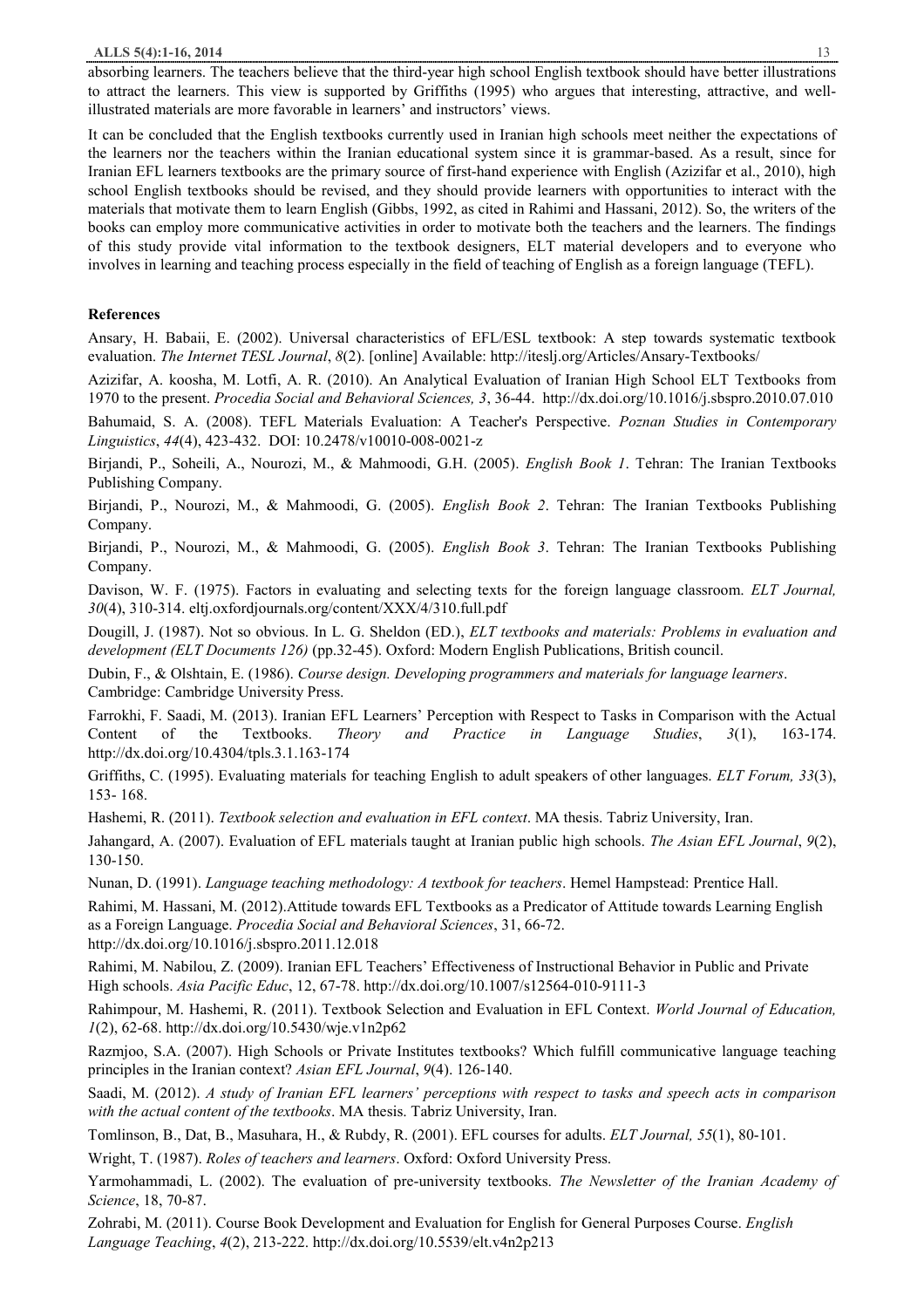## **Appendix A: The English Version of the Questionnaire**

The purpose of this study is to improve the quality of the first-year English textbook at high school level. For this purpose a questionnaire is prepared to obtain information about your views on the efficiency of the first-year high school English language textbook currently in use at high schools in Iran. It is not an evaluation of you as a teacher or a student, and it is not a test. There are no right or wrong answers, and all your answers are confidential. Thank you very much for taking the time to answer the questionnaire. Please answer the following questions by checking the cell which best suits your view on the given scale.

|                                  | The questions                                                                                                                                                                         | effective<br>Highly | effective<br>Somewhat | know<br>I do not | ineffective<br>Somewhat | ineffective<br>Highly |
|----------------------------------|---------------------------------------------------------------------------------------------------------------------------------------------------------------------------------------|---------------------|-----------------------|------------------|-------------------------|-----------------------|
|                                  | How effective are the actual activities in<br>1.<br>your textbook in increasing your motivation<br>to learn English?                                                                  |                     |                       |                  |                         |                       |
|                                  | How effective are the actual activities in<br>2.<br>your textbook in encouraging you to work<br>in groups?                                                                            |                     |                       |                  |                         |                       |
| Actual<br>activities             | 3.<br>How effective are the actual activities in<br>your textbook in improving your accuracy<br>in producing pragmatically correct<br>sentences?                                      |                     |                       |                  |                         |                       |
|                                  | How effective are the actual activities in<br>4.<br>your textbook in improving your fluency in<br>speaking English?                                                                   |                     |                       |                  |                         |                       |
|                                  | How effective are the actual activities in<br>5.<br>your textbook in improving your language<br>skills (reading, writing, listening,<br>speaking)?                                    |                     |                       |                  |                         |                       |
|                                  | How effective is the language functions<br>6.<br>section of your textbook in increasing your<br>motivation to speak English?                                                          |                     |                       |                  |                         |                       |
|                                  | 7.<br>How effective are the dialogues in the<br>language functions section of your textbook<br>in helping you to speak appropriately (the<br>same way native speakers of English do)? |                     |                       |                  |                         |                       |
| Language<br>functions<br>section | How effective are the dialogues in the<br>8.<br>language functions section of your textbook<br>in fulfilling your daily needs (for reading<br>stories, watching movies, etc.)?        |                     |                       |                  |                         |                       |
|                                  | How effective is the language functions<br>9.<br>section of your textbook in providing you<br>with the opportunity to practice the<br>dialogues in this section?                      |                     |                       |                  |                         |                       |
|                                  | 10. How effective is your textbook in repeating<br>and reinforcing language functions in<br>subsequent lessons?                                                                       |                     |                       |                  |                         |                       |
|                                  | 11. How effective are the reading texts in your<br>textbook in making language learning<br>enjoyable?                                                                                 |                     |                       |                  |                         |                       |
|                                  | 12. How effective are the reading texts in your<br>textbook in increasing your motivation to<br>learn English?                                                                        |                     |                       |                  |                         |                       |
| Reading texts                    | 13. How effective are the reading texts in your<br>textbook in improving your vocabulary<br>knowledge?                                                                                |                     |                       |                  |                         |                       |
|                                  | 14. How effective are the reading texts in your<br>textbook in improving your language skills<br>(reading, writing, listening, speaking)?                                             |                     |                       |                  |                         |                       |
|                                  | 15. How effective are the reading texts in your<br>textbook in engaging you in learning about<br>the target language culture?                                                         |                     |                       |                  |                         |                       |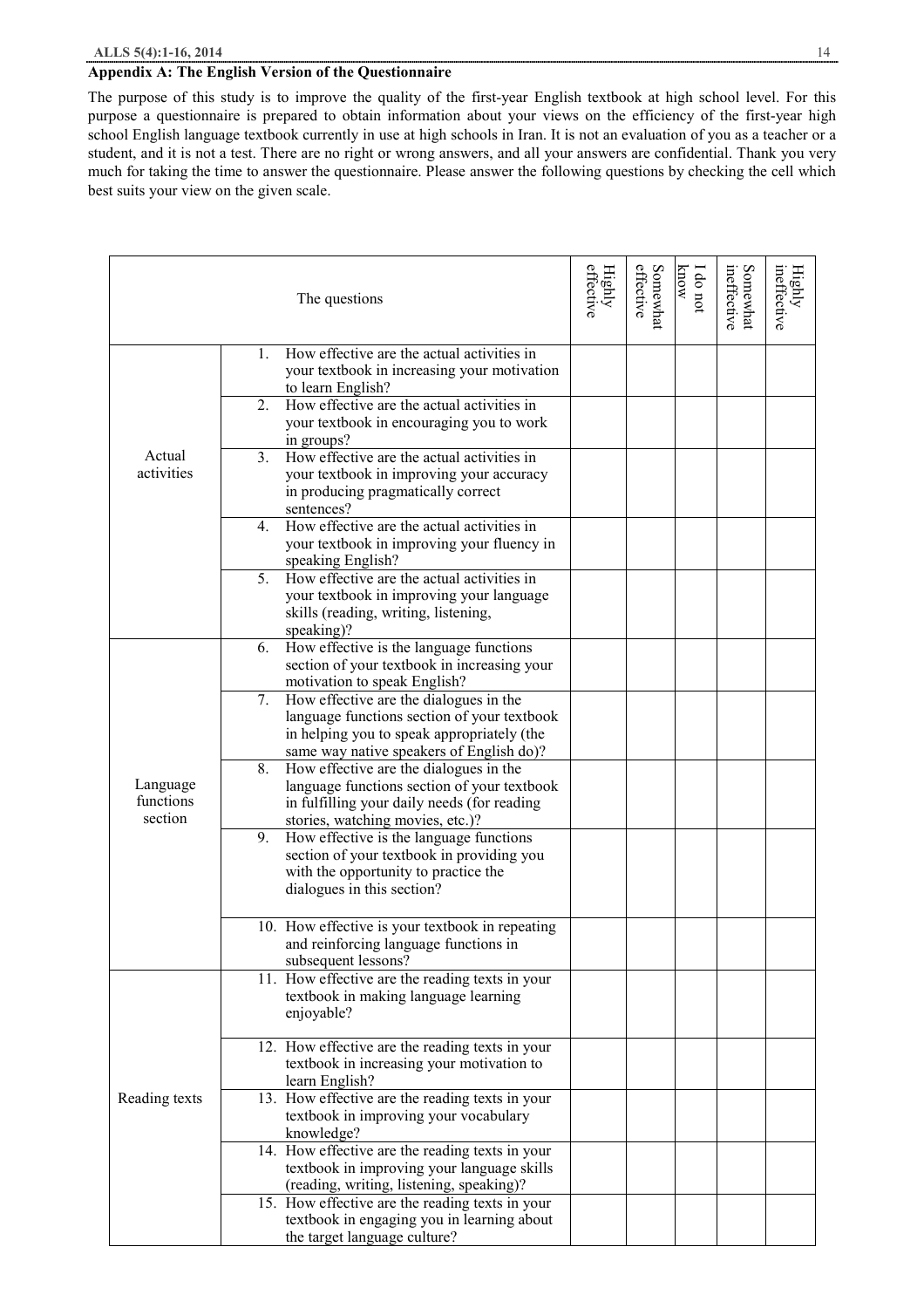|               | 16. How effective are grammatical points in                                              |  |  |  |
|---------------|------------------------------------------------------------------------------------------|--|--|--|
|               | your textbook in improving your accuracy                                                 |  |  |  |
|               | in producing pragmatically correct                                                       |  |  |  |
|               | sentences?                                                                               |  |  |  |
|               | 17. How effective are the grammatical points in                                          |  |  |  |
|               | your textbook in improving your fluency in                                               |  |  |  |
| Grammatical   | speaking English?                                                                        |  |  |  |
| points        | 18. How effective is your textbook in providing<br>you with enough grammatical examples? |  |  |  |
|               | 19. How effective are the grammatical points in                                          |  |  |  |
|               | your textbook in improving your language                                                 |  |  |  |
|               | skills (reading, writing, listening,                                                     |  |  |  |
|               | speaking)?                                                                               |  |  |  |
|               | 20. How effective is your textbook in repeating                                          |  |  |  |
|               | and reinforcing grammatical points in                                                    |  |  |  |
|               | subsequent lessons?                                                                      |  |  |  |
|               | 21. How effective are vocabulary items in your                                           |  |  |  |
|               | textbook in increasing your motivation to                                                |  |  |  |
|               | learn English?                                                                           |  |  |  |
|               | 22. How effective are the vocabulary items in                                            |  |  |  |
| Vocabulary    | your textbook in improving your fluency in                                               |  |  |  |
| items         | speaking English?                                                                        |  |  |  |
|               | 23. How effective are the vocabulary items in                                            |  |  |  |
|               | your textbook in improving your vocabulary                                               |  |  |  |
|               | knowledge?                                                                               |  |  |  |
|               | 24. How effective are the vocabulary items in                                            |  |  |  |
|               | your textbook in improving your language                                                 |  |  |  |
|               | skills (reading, writing, listening,                                                     |  |  |  |
|               | speaking)?<br>25. How effective is your textbook in repeating                            |  |  |  |
|               | and reinforcing vocabulary items in                                                      |  |  |  |
|               | subsequent lessons for reinforcement?                                                    |  |  |  |
|               | 26. How effective is your textbook's physical                                            |  |  |  |
|               | appearance in increasing your motivation to                                              |  |  |  |
|               | learn English?                                                                           |  |  |  |
|               | 27. How effective is your textbook in providing                                          |  |  |  |
|               | you with attractive covers?                                                              |  |  |  |
|               | 28. How effective is your textbook in providing                                          |  |  |  |
| Physical      | you with papers of satisfactory quality?                                                 |  |  |  |
| make-up       | 29. How effective is your textbook in providing                                          |  |  |  |
|               | you with appropriate size and font?                                                      |  |  |  |
|               | 30. How effective is your textbook in providing                                          |  |  |  |
|               | you with enough colorful and attractive                                                  |  |  |  |
|               | informative and functional illustrations                                                 |  |  |  |
|               | accompanying texts?<br>31. How effective are pronunciation points in                     |  |  |  |
|               | your textbook in increasing your motivation                                              |  |  |  |
|               | to learn English?                                                                        |  |  |  |
|               | 32. How effective are pronunciation points in                                            |  |  |  |
| Pronunciation | your textbook in encouraging you to work                                                 |  |  |  |
| points        | in groups?                                                                               |  |  |  |
|               | 33. How effective are pronunciation points in                                            |  |  |  |
|               | your textbook in improving your language                                                 |  |  |  |
|               | skills (listening, speaking)?                                                            |  |  |  |
|               | 34. How effective is your textbook in repeating                                          |  |  |  |
|               | and reinforcing pronunciation points in                                                  |  |  |  |
|               | subsequent lessons?<br>35. How effective is the speaking section of                      |  |  |  |
|               | your textbook in increasing your motivation                                              |  |  |  |
|               | to learn English?                                                                        |  |  |  |
|               | 36. How effective is the speaking section of                                             |  |  |  |
| Speaking      | your textbook in improving your fluency in                                               |  |  |  |
| section       | speaking English?                                                                        |  |  |  |
|               | 37. How effective is the speaking section of                                             |  |  |  |
|               | your textbook in improving your language                                                 |  |  |  |
|               | skills (reading, writing, listening,                                                     |  |  |  |
|               | speaking)?                                                                               |  |  |  |